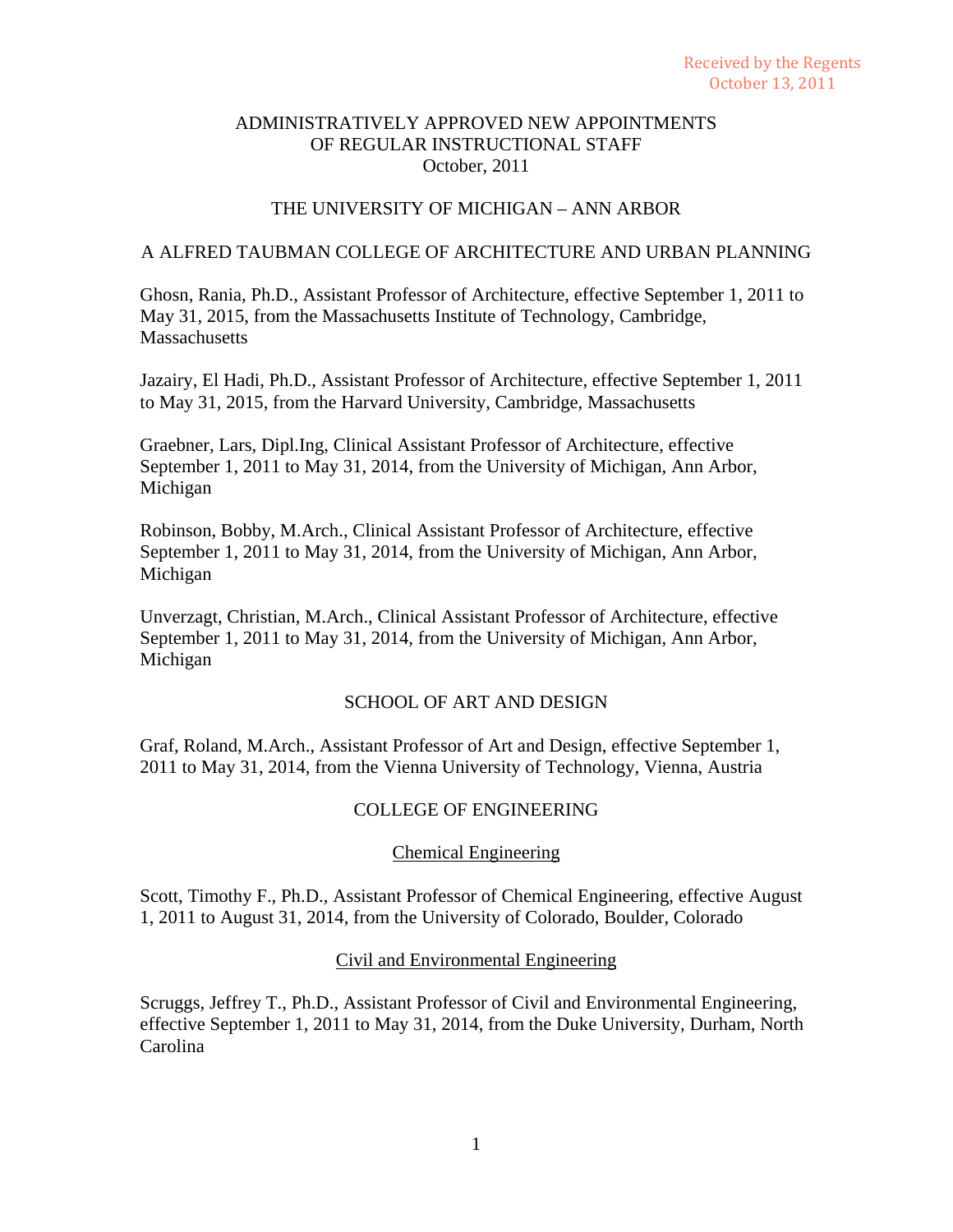### THE UNIVERSITY OF MICHIGAN – ANN ARBOR

### COLLEGE OF ENGINEERING (continued)

#### Electrical Engineering and Computer Science

Rivas Davila, Juan M., Sc.D., Assistant Professor of Electrical Engineering and Computer Science, effective September 1, 2011 to May 31, 2012, from the General Electric, Global Research Center, Niskayuna, New York

### Industrial and Operations Engineering

Byon, Eunshin, Ph.D., Assistant Professor of Industrial and Operations Engineering, effective September 1, 2011 to May 31, 2014, from the Texas A & M University, College Station, Texas

Shen, Siqian, Ph.D., Assistant Professor of Industrial and Operations Engineering, effective September 1, 2011 to May 31, 2014, from the University of Florida, Gainesville, Florida

#### Materials Science and Engineering

Kioupakis, Emmanouil S., Ph.D., Assistant Professor of Materials Science and Engineering, effective September 1, 2011 to May 31, 2014, from the University of California, Santa Barbara, California

### LAW SCHOOL

Santarosa, Veronica A., J.D., Assistant Professor of Law, effective September 1, 2011 to May 31, 2014, from the Yale University, New Haven, Connecticut

### COLLEGE OF LITERATURE, SCIENCE, AND THE ARTS

### Chemistry

Martin, Brent R., Ph.D., Assistant Professor of Chemistry, effective September 1, 2011 to May 31, 2014, from the Scripps Research, LaJolla, California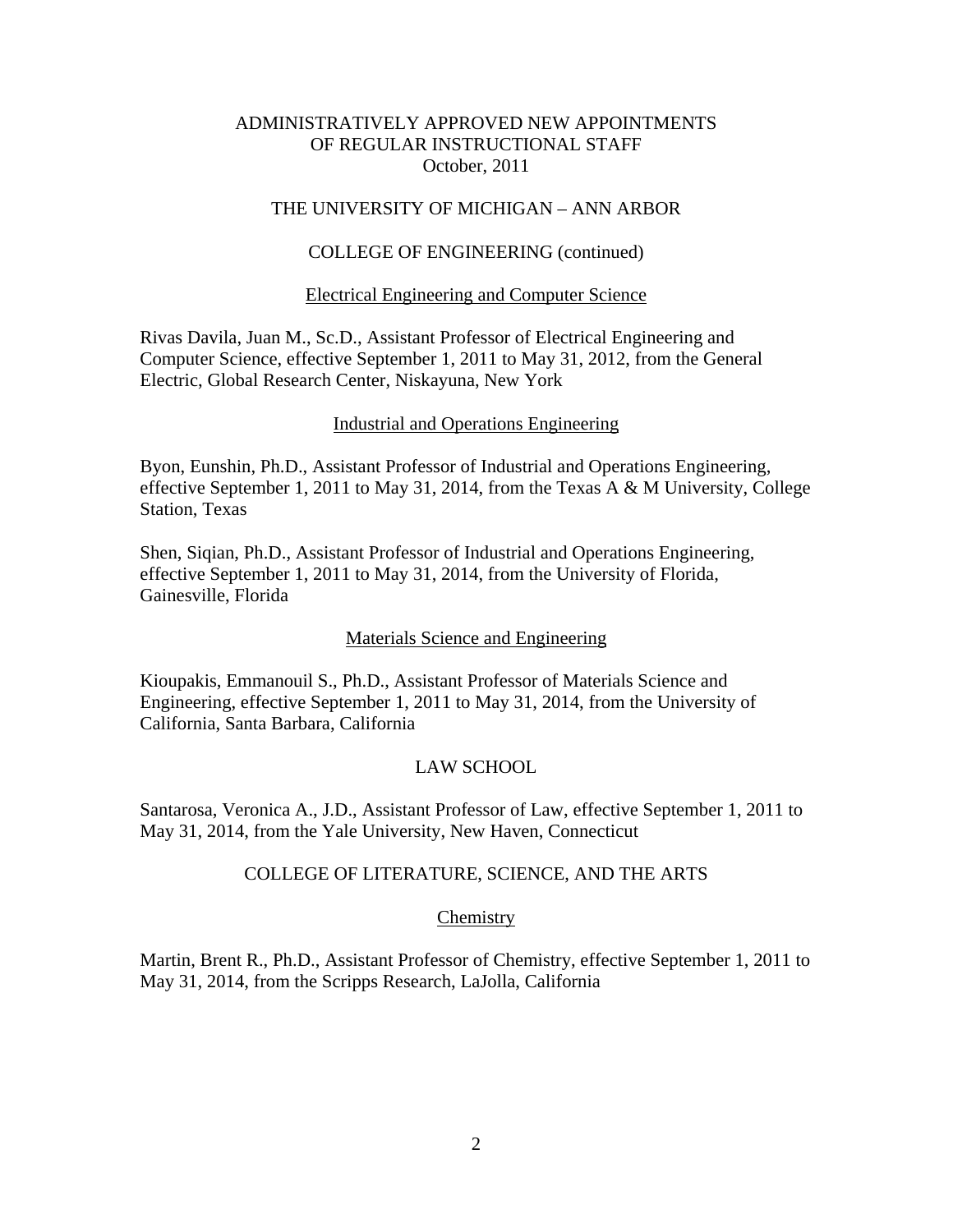### THE UNIVERSITY OF MICHIGAN – ANN ARBOR

### COLLEGE OF LITERATURE, SCIENCE, AND THE ARTS (continued)

### **History**

Prange, Sebastian R., Ph.D., Assistant Professor of Organizational Studies and Assistant Professor of History, effective September 1, 2011 to May 31, 2014, from the Zentrum Moderner Orient, Berlin, Germany

### **Mathematics**

Blasiak, Jonah D., Ph.D., Assistant Professor of Mathematics, effective September 1, 2011 to May 31, 2013, from the University of Michigan, Ann Arbor, Michigan

Dunmyre, Justine R., Ph.D., Assistant Professor of Mathematics, effective September 1, 2011 to May 31, 2014, from the University of Pittsburgh, Pittsburgh, Pennsylvania

Erman, Daniel, Ph.D., Assistant Professor of Mathematics, effective September 1, 2011 to May 31, 2014, from the Stanford University, Stanford, California

Liu, Ricky, Ph.D., Assistant Professor of Mathematics, effective September 1, 2011 to May 31, 2014, from the University of Minnesota, Minneapolis, Minnesota

Neftin, Dani, Ph.D., Assistant Professor of Mathematics, effective September 1, 2011 to May 31, 2014, from the Technion-IIT, Haifa, Israel

Oh, Suho, Ph.D., Assistant Professor of Mathematics, effective September 1, 2011 to May 31, 2014, from the Korea Military Academy, Seoul, South Korea

Plan, Yaniv, Ph.D., Assistant Professor of Mathematics, effective September 1, 2011 to May 31, 2012, from the Stanford University, Stanford, California

Schneider, Scott M., Ph.D., Assistant Professor of Mathematics, effective September 1, 2011 to May 31, 2014, from the Wesleyan University, Middletown, Connecticut

Veerapaneni, Shravan K., Ph.D., Assistant Professor of Mathematics, effective September 1, 2011 to May 31, 2014, from the New York University, New York, New York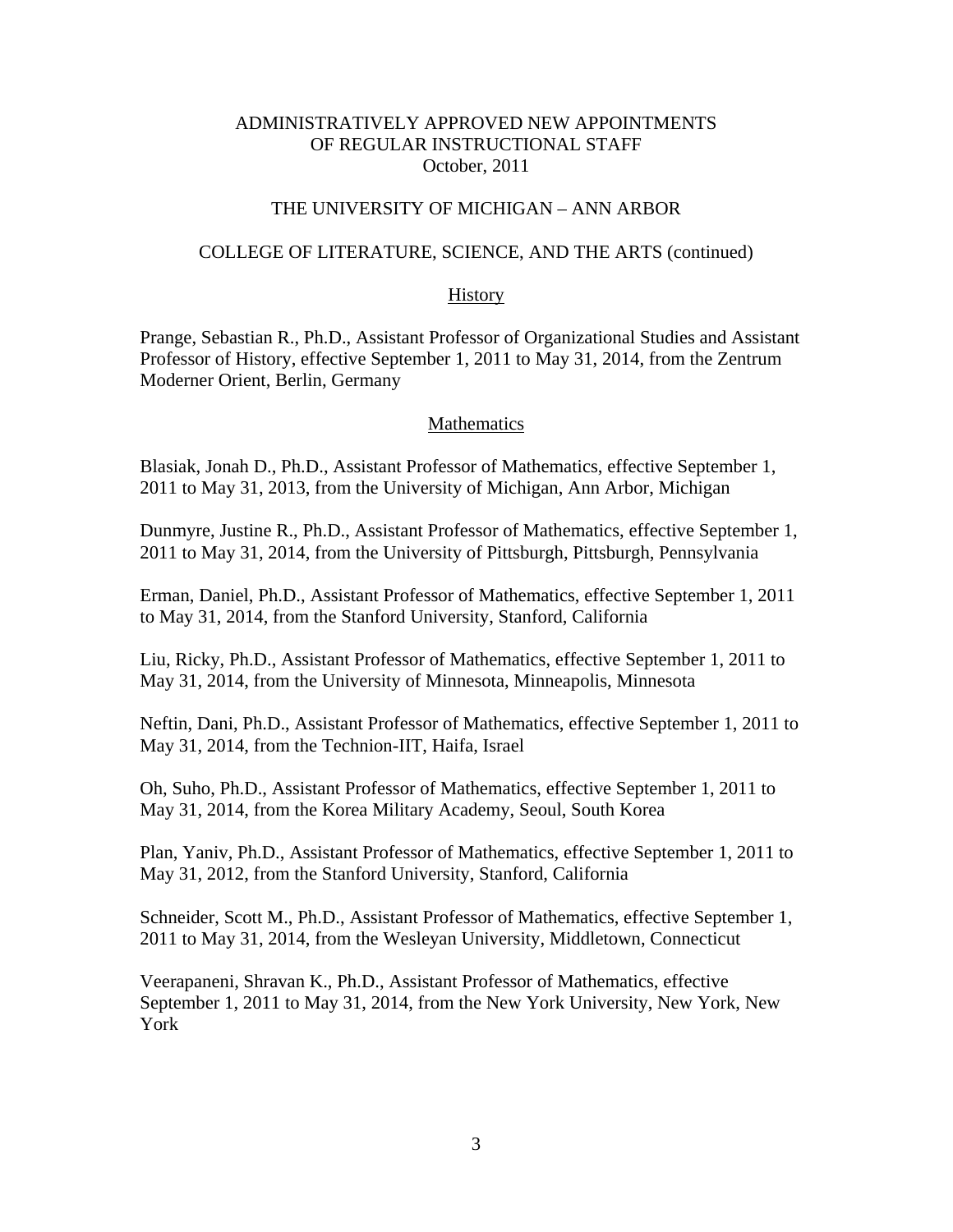### THE UNIVERSITY OF MICHIGAN – ANN ARBOR

### COLLEGE OF LITERATURE, SCIENCE, AND THE ARTS (continued)

#### Romance Languages and Literatures

Nemser, Daniel, Ph.D., Assistant Professor of Romance Languages and Literatures, effective September 1, 2011 to May 31, 2014, from the University of California, Berkeley, California

### MEDICAL SCHOOL

#### Anesthesiology

Bauer, Melissa E., D.O., Clinical Lecturer in Anesthesiology, effective August 15, 2011 to August 14, 2012, from the Austin Anesthesiology Group, Austin, Texas

Teig, Magnus, M.D., Clinical Lecturer in Anesthesiology, effective August 15, 2011 to August 14, 2012, from the Saint Thomas Hospital, London, United Kingdom

#### Emergency Medicine

Wachter, Daniel R., M.D., Clinical Instructor in Emergency Medicine, effective September 1, 2011 to August 31, 2012, from the Lalmba Association, Arvada, Colorado

#### Family Medicine

Jones, Elizabeth A., M.D., Clinical Lecturer in Family Medicine, effective September 23, 2011 to June 30, 2012, from the University of Michigan, Ann Arbor, Michigan

Meza, Elizabeth R., M.D., Clinical Lecturer in Family Medicine, effective August 1, 2011 to July 31, 2012, from the University of North Carolina, Chapel Hill, North Carolina

#### Internal Medicine

Stoffel, Elena M., M.P.H., Assistant Professor of Internal Medicine, effective September 1, 2011 to July 31, 2018, from the Brigham Women's Hospital, Boston, Massachusetts

Fakih, Marwan G., M.D., Clinical Professor of Internal Medicine, effective September 1, 2011 to August 31, 2014, from the American University of Beirut, Beirut, Lebanon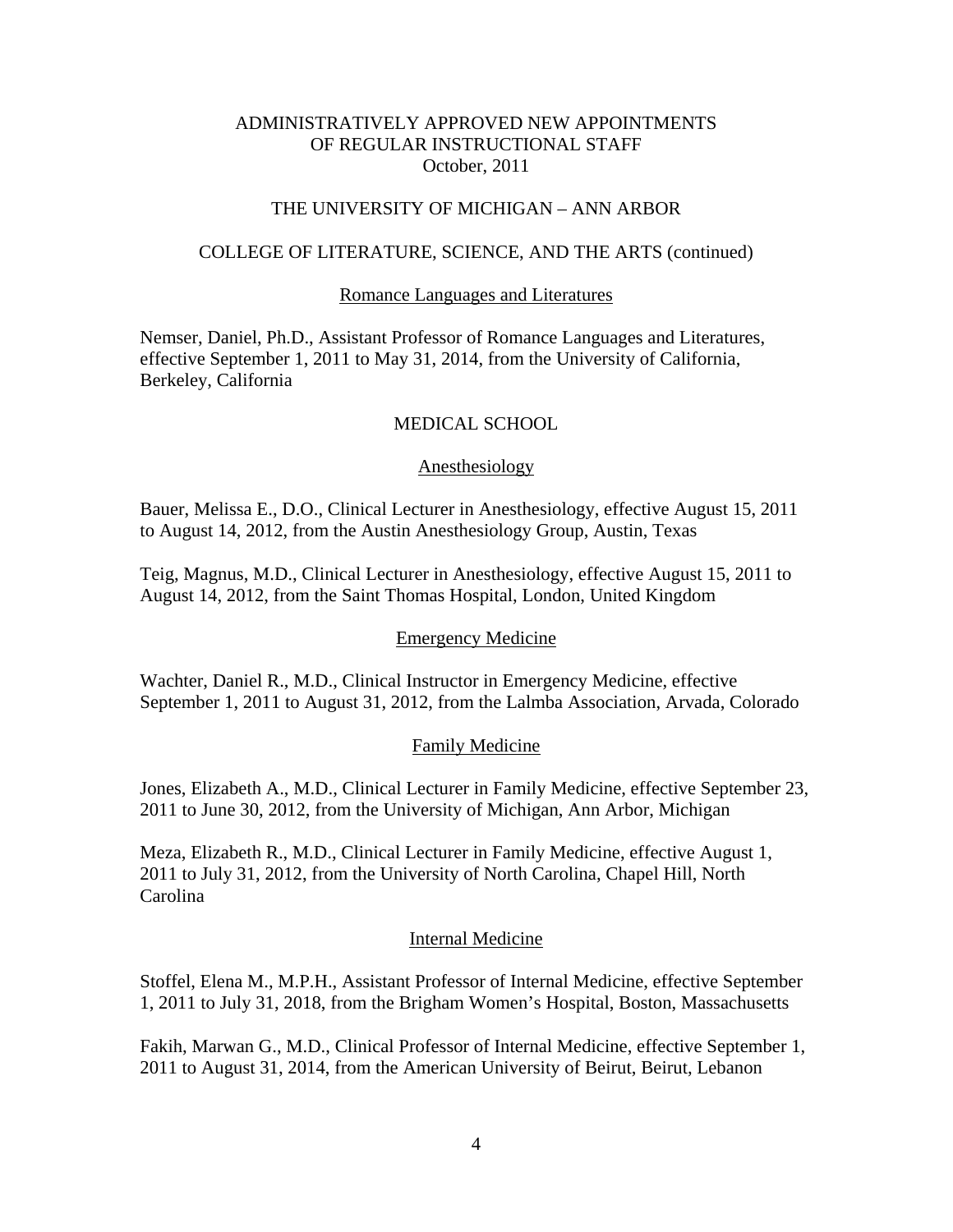## THE UNIVERSITY OF MICHIGAN – ANN ARBOR

### MEDICAL SCHOOL (continued)

### Internal Medicine

Kraus, John C., M.D., Clinical Associate Professor of Hematology and Oncology, Department of Internal Medicine, effective August 3, 2011 to July 31, 2014, from the Ann Arbor Hematology/Oncology, Ypsilanti, Michigan

Kimbrough-Sugick, Jessie K., M.D., Clinical Assistant Professor of Internal Medicine, effective September 13, 2011 to August 31, 2013, from the Northwest Hospital and Life Bridge Health, Baltimore, Maryland

Banerjee, Stacy S., M.D., Clinical Lecturer in Internal Medicine, effective August 3, 2011 to June 30, 2012, from the University of Chicago Medical Center, Chicago, Illinois

Byrd, James B., M.D., Clinical Lecturer in Internal Medicine, effective September 1, 2011 to August 31, 2012, from the University of Colorado, Aurora, Colorado

Molla Ghanbari, Hamid R., M.D., Clinical Lecturer in Internal Medicine, effective July 1, 2011 to June 30, 2012, from the University of Michigan, Ann Arbor, Michigan

Wilcox, Ryan A., Ph.D., Clinical Lecturer in Internal Medicine, effective September 1, 2011 to August 31, 2014, from the Mayo Clinic, Rochester, Minnesota

### Neurology

Mihaylova, Temenuzhka, Ph.D., Clinical Assistant Professor of Neurology, effective October 1, 2011 to September 30, 2012, from the Wayne State University, Detroit, Michigan

### Obstetrics and Gynecology

Phang, Laura J., M.D., Clinical Instructor in Obstetrics and Gynecology, effective October 1, 2011 to September 30, 2012, from the Commonwealth Obstetrics and Gynecology, Brookline, Massachusetts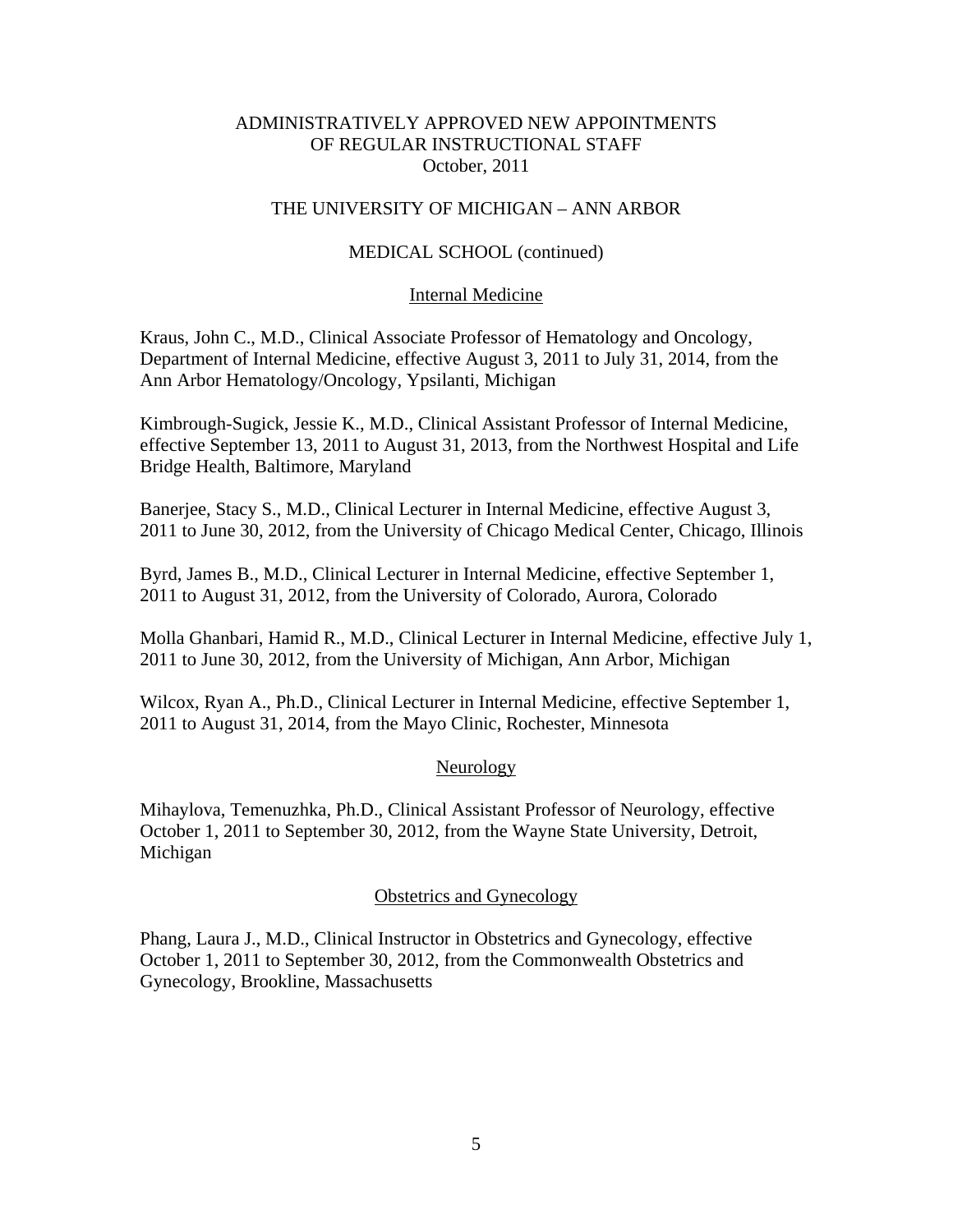### THE UNIVERSITY OF MICHIGAN – ANN ARBOR

### MEDICAL SCHOOL (continued)

### Ophthalmology and Visual Sciences

Day, Sherry H., O.D., Clinical Instructor in Ophthalmology and Visual Sciences, effective June 30, 2011 to August 31, 2012, from the University of Michigan, Ann Arbor, Michigan

Foster, Carl J., O.D., Clinical Instructor in Ophthalmology and Visual Sciences, effective June 21, 2011 to August 31, 2012, from the University of Michigan, Ann Arbor, Michigan

Kaplan, Ariane, M.D., Clinical Instructor in Ophthalmology and Visual Sciences, effective August 26, 2011 to August 31, 2012, from the University of Michigan, Ann Arbor, Michigan

Lagina, Amy L., O.D., Clinical Instructor in Ophthalmology and Visual Sciences, effective August 1, 2011 to July 31, 2012, from the Northwestern University, Chicago, Illinois

#### Orthopaedic Surgery

Ozer, Kagan, M.D., Clinical Professor of Orthopaedic Surgery, effective September 1, 2011 to August 31, 2012, from the Denver Health, Denver, Colorado

Li, Gertrude Y., M.D., Clinical Associate Professor of Orthopaedic Surgery, effective September 6, 2011 to August 31, 2012, from the Children's Hospital, Boston, **Massachusetts** 

### Pathology

Heider, Amer, M.D., Clinical Assistant Professor of Pathology, effective September 12, 2011 to September 11, 2014, from the Children's Hospital, Pittsburgh, Pennsylvania

### Pediatrics and Communicable Diseases

Kullgren, Kristin A., Ph.D., Clinical Assistant Professor of Pediatrics and Communicable Diseases, effective September 15, 2011 to August 31, 2012, from the Washington University, Saint Louis, Missouri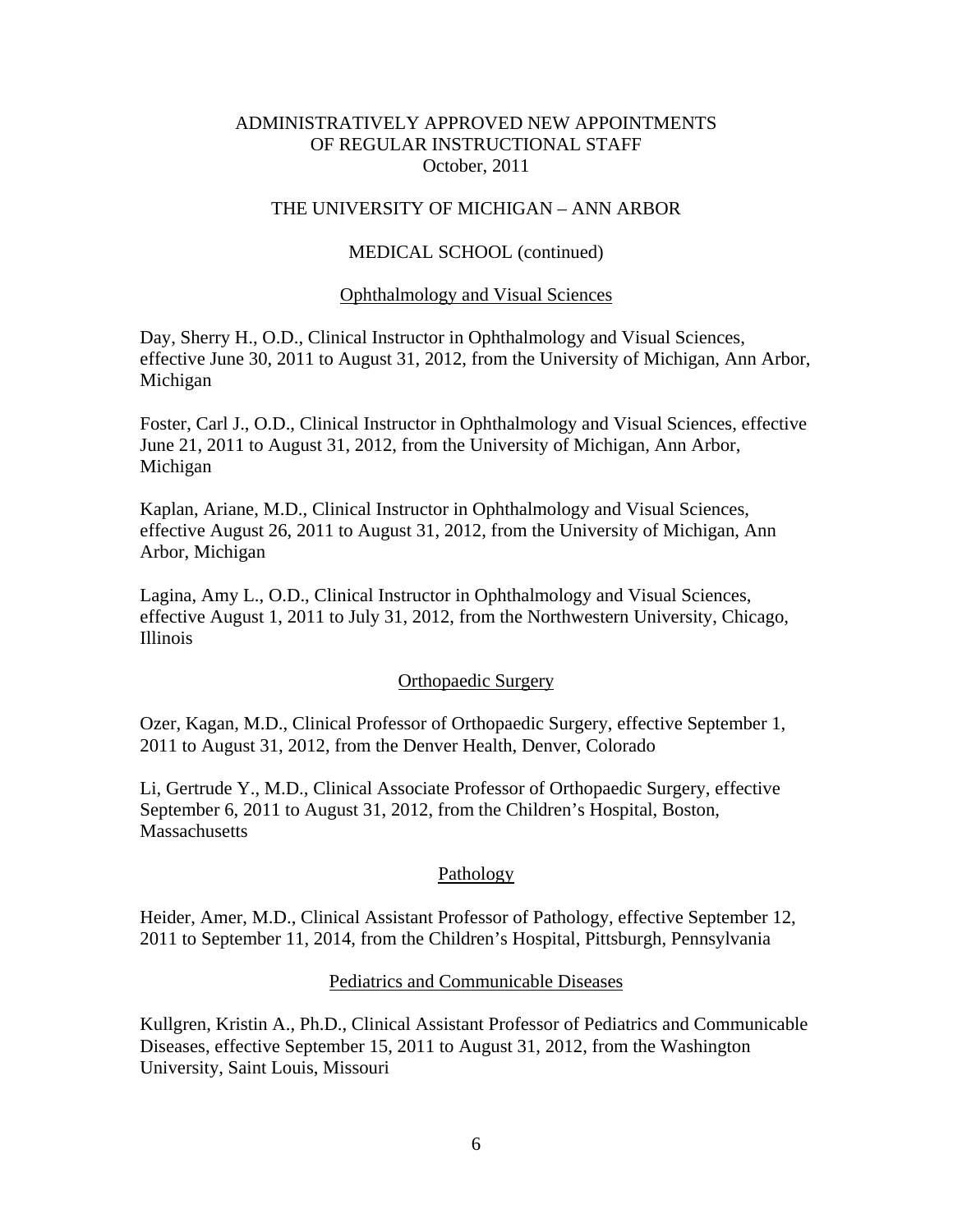### THE UNIVERSITY OF MICHIGAN – ANN ARBOR

### MEDICAL SCHOOL (continued)

### Pediatrics and Communicable Diseases (continued)

Tayeh, Marwan K., Ph.D., Clinical Assistant Professor of Pediatrics Genetics, Department of Pediatrics and Communicable Diseases, effective October 1, 2011 to August 31, 2012, from the Preventive Genetics LLC, Marshfield, Wisconsin

## **Psychiatry**

Morrow, Jonathan D., Ph.D., Assistant Professor of Psychiatry, effective July 1, 2011 to June 30, 2012, from the University of Michigan, Ann Arbor, Michigan

### Radiology

Ghadimi, Mahani M., M.D., Clinical Professor of Radiology, effective September 1, 2011 to June 30, 2012, from the University of Michigan, Ann Arbor, Michigan

### Surgery

Hardiman, Karin M., M.D., Assistant Professor of Surgery, effective September 1, 2011 to August 31, 2012, from the Oregon Health and Science University, Portland, Oregon

To, Kathleen B., M.D., Clinical Assistant Professor of Surgery, effective October 1, 2011 to August 31, 2012, from the Washington University, Saint Louis, Missouri

Varban, Oliver A., M.D., Clinical Assistant Professor of Surgery, effective October 1, 2011 to August 31, 2012, from the Brigham Women's Hospital, Boston, Massachusetts

Yang, Bo, Ph.D., Clinical Assistant Professor of Cardiac Surgery, effective September 1, 2011 to August 31, 2012, from the Stanford University, Stanford, California

#### Urology

Stoffel, John, M.D., Clinical Associate Professor of Urology, effective August 30, 2011 to August 31, 2012, from the Tufts University, Boston, Massachusetts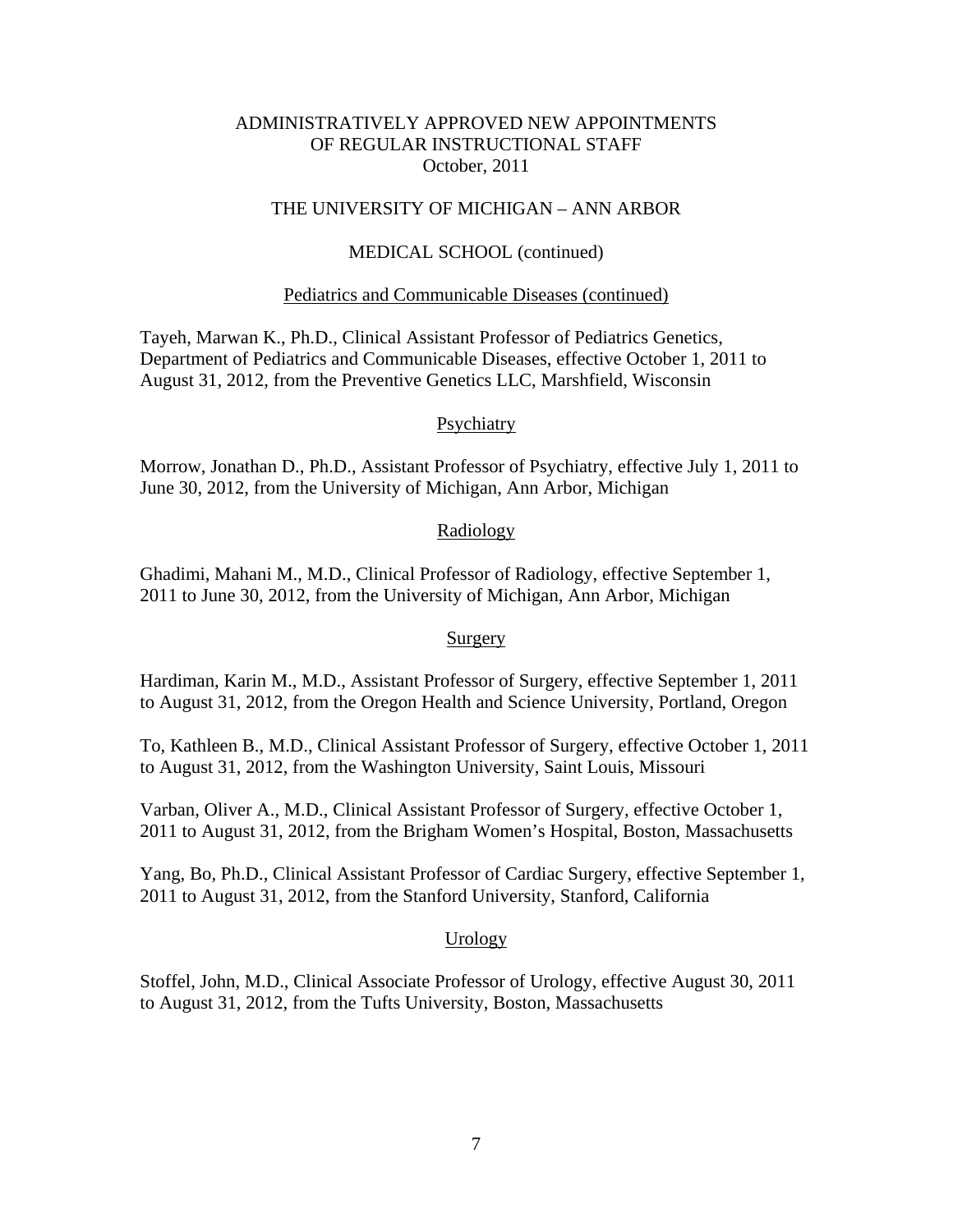### THE UNIVERSITY OF MICHIGAN – ANN ARBOR

### SCHOOL OF MUSIC, THEATRE & DANCE

Gurevich, Michael, Ph.D., Assistant Professor of Music, effective September 1, 2011 to May 31, 2015, from the Queen's University, Belfast, United Kingdom

### SCHOOL OF NATURAL RESOURCES AND ENVIRONMENT

Butt, Bilal, Ph.D., Assistant Professor of Natural Resources, effective September 1, 2011 to May 31, 2014, from the University of Wisconsin, Madison, Wisconsin

### SCHOOL OF NURSING

Payne, Judy K., Ph.D., Clinical Associate Professor of Nursing, effective September 1, 2011 to August 31, 2014, from the University of Michigan, Ann Arbor, Michigan

Kiyoshi-Teo, Hiroko, M.S.N., Clinical Instructor in Nursing, effective September 1, 2011 to August 31, 2012, from the University of California, San Francisco, California

Merrit-Hackel, Jennifer H., M.S., Clinical Lecturer in Nursing, effective September 1, 2011 to August 31, 2012, from the University of Michigan, Ann Arbor, Michigan

### SCHOOL OF PUBLIC HEALTH

#### **Biostatistics**

Jiang, Hui, Ph.D., Assistant Professor of Biostatistics, effective September 1, 2011 to May 31, 2014, from the Stanford University, Palo Alto, California

Wen, Xiaoquan, Ph.D., Assistant Professor of Biostatistics, effective September 1, 2011 to May 31, 2014, from the University of Chicago, Chicago, Illinois

### Epidemiology

Meza Rodriguez, Rafael, Ph.D., Assistant Professor of Epidemiology, effective September 1, 2011 to May 31, 2014, from the University of British Columbia, Vancouver, British Columbia, Canada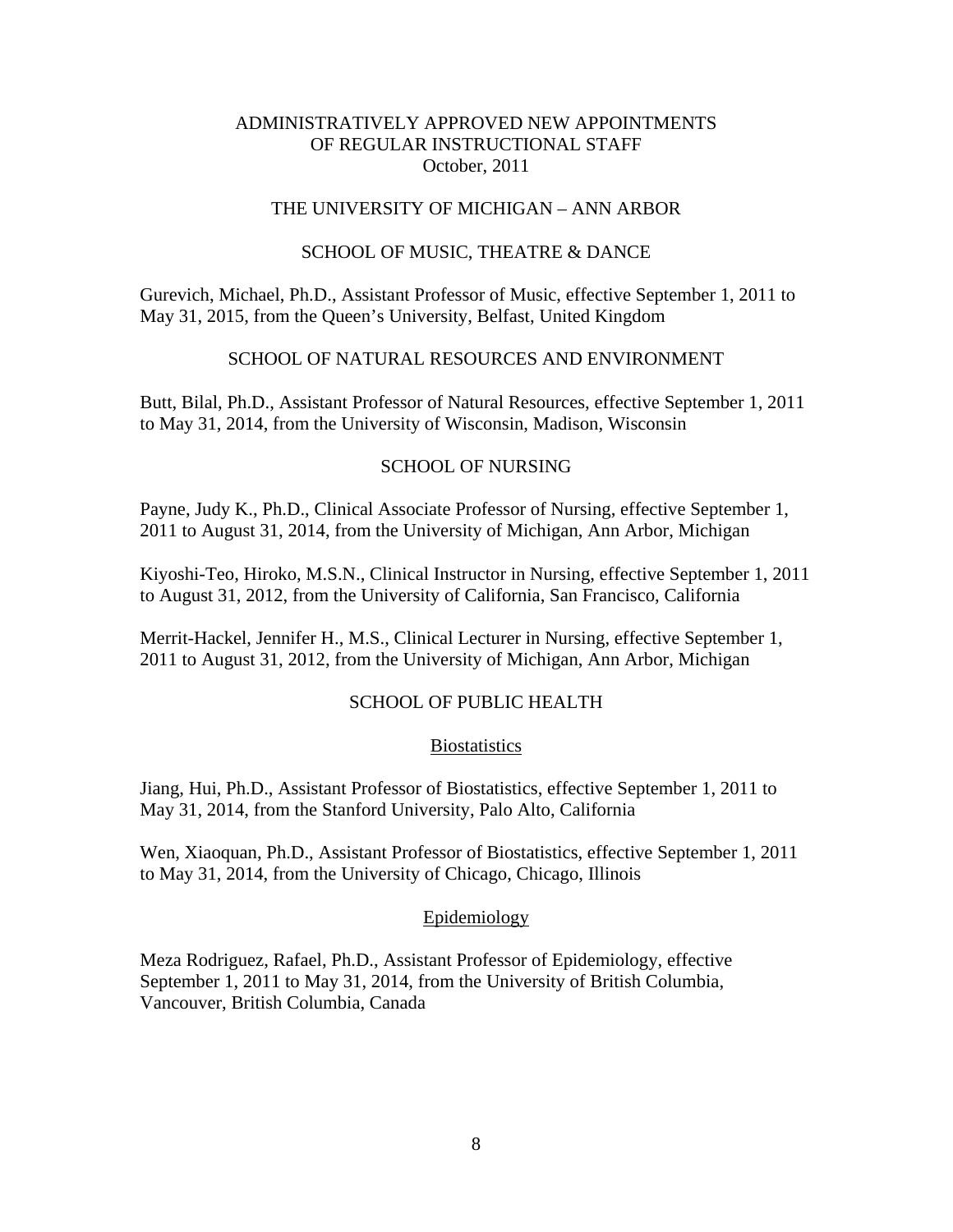## THE UNIVERSITY OF MICHIGAN – ANN ARBOR

### SCHOOL OF SOCIAL WORK

Nicklett, Emily J. Ph.D., Assistant Professor of Social Work, effective September 1, 2011 to May 31, 2014, from the University of Michigan, Ann Arbor, Michigan

## ADMINISTRATIVELY APPROVED NEW APPOINTMENTS OF REGULAR INSTRUCTIONAL STAFF October, 2011

### THE UNIVERSITY OF MICHIGAN – DEARBORN

### COLLEGE OF ARTS, SCIENCES AND LETTERS

#### Language, Culture and Communication

Kawtharani, Farah, M.A., Instructor of Language, Culture and Communication, effective September 1, 2011 to April 30, 2013, from the McGill University, Montreal, Canada

#### Social Sciences

Allinson, Rayne, D.Phil., Assistant Professor of Social Sciences, effective September 1, 2011 to May 31, 2012, from the University of Michigan, Dearborn, Michigan

#### COLLEGE OF BUSINESS

Park, Cheong K., Ph.D., Assistant Professor of Accounting and Finance, effective September 1, 2011 to April 30, 2014, from the University of Kentucky, Lexington, Kentucky

Wimble, Matthew W., M.B.A., Assistant Professor of Management Studies, effective September 1, 2011 to April 30, 2014, from the Michigan State University, East Lansing, Michigan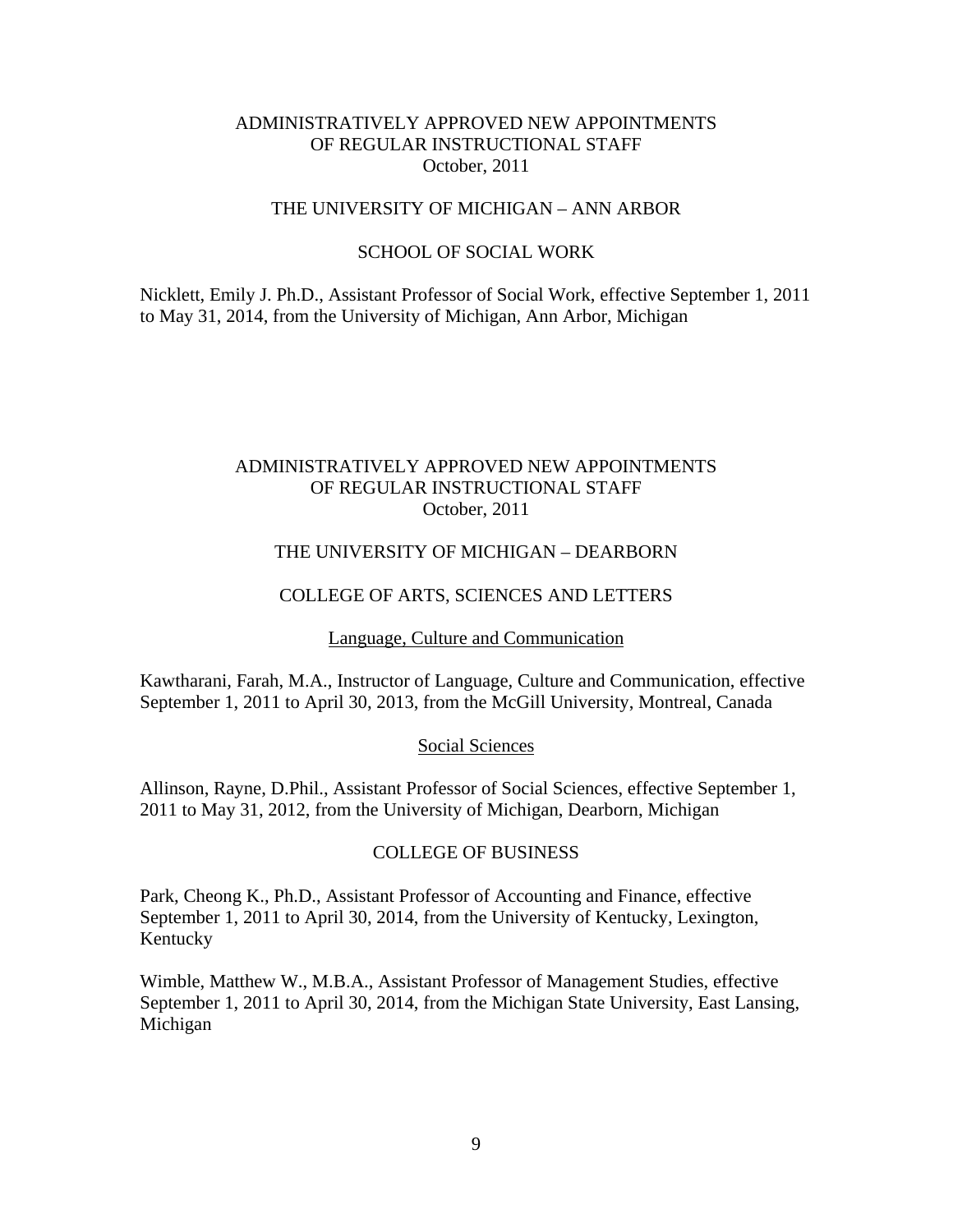# THE UNIVERSITY OF MICHIGAN – DEARBORN

### SCHOOL OF EDUCATION

Shaffer, LaShorage, M.Ed., Instructor in Education, effective September 1, 2011 to April 30, 2014, from the University of Illinois, Champaign, Illinois

## COLLEGE OF ENGINEERING AND COMPUTER SCIENCE

### Electrical and Computer Engineering

Guo, Wei, Ph.D., Assistant Professor of Electrical and Computer Engineering, effective September 1, 2011 to April 30, 2012, from the University of Michigan, Ann Arbor, Michigan

### Mechanical Engineering

Ghosh, Gargi, Ph.D., Assistant Professor of Mechanical Engineering, effective September 1, 2011 to August 31, 2013, from the University of Kentucky, Lexington, Kentucky

## ADMINISTRATIVELY APPROVED NEW APPOINTMENTS OF REGULAR INSTRUCTIONAL STAFF October, 2011

#### THE UNIVERSITY OF MICHIGAN – FLINT

### COLLEGE OF ARTS AND SCIENCES

#### **Biology**

Tang, Kevin L., Ph.D., Assistant Professor of Biology, effective September 1, 2011 to May 31, 2014, from the Saint Louis University, Saint Louis, Missouri

### Communication and Visual Arts

Lippert, Sarah, Ph.D., Assistant Professor of Communication and Visual Arts, effective September 1, 2011 to May 31, 2014, from the Louisiana State University, Shreveport, Louisiana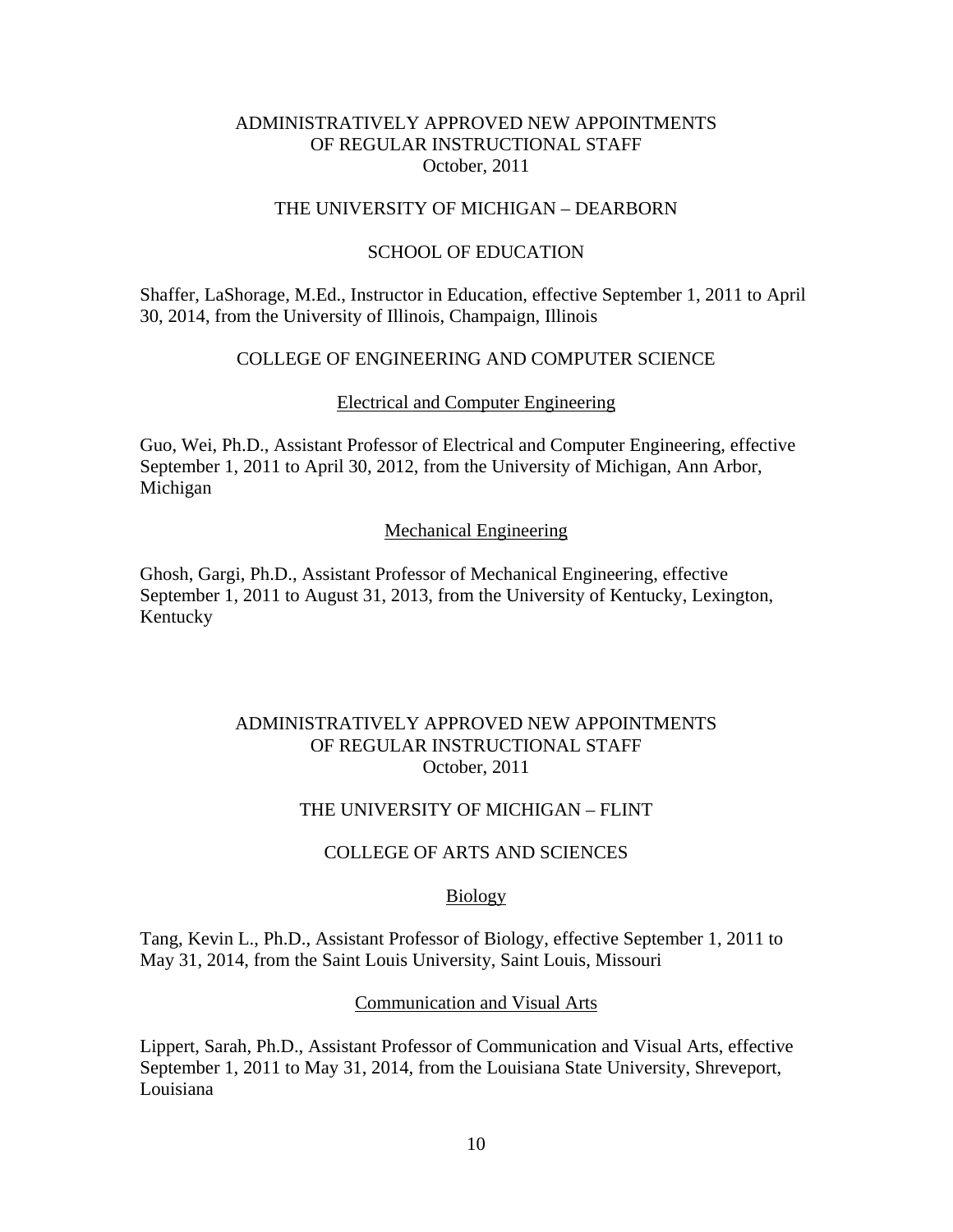# THE UNIVERSITY OF MICHIGAN – FLINT

# COLLEGE OF ARTS AND SCIENCES (continued)

## Computer Science, Engineering Science and Physics

Alsup, James, Ph.D., Assistant Professor of Computer Science, Engineering Science and Physics, effective September 1, 2011 to May 31, 2014, from the Colorado State University, Pueblo, Colorado

Kim, Young-Man, Ph.D., Assistant Professor of Computer Science, Department of Computer Science, Engineering Science and Physics, effective September 1, 2011 to May 31, 2014, from the Texas A & M, Laredo, Texas

## Foreign Language

Trionfi, Vittorio, Ph.D., Assistant Professor of French, Department of Foreign Language, effective September 1, 2011 to May 31, 2014, from the University of Michigan, Ann Arbor, Michigan

## Music

Salvador, Karen, Ph.D., Assistant Professor of Music, effective September 1, 2011 to May 31, 2014, from the Michigan State University, East Lansing, Michigan

## Philosophy

Veillet, Benedicte, Ph.D., Assistant Professor of Philosophy, effective September 1, 2011 to May 31, 2014, from the University of Maryland, College Park, Maryland

### Sociology/Anthropology/Criminal Justice

Ozsoy, Hisyar, Ph.D., Assistant Professor of Sociocultural Anthropology, Department of Sociology/Anthropology/Criminal Justice, effective September 1, 2011 to May 31, 2014, from the University of Texas, Austin, Texas

## Theatre

Dean, Stephanie C., M.F.A., Assistant Professor of Theatre and Dance, effective September 1, 2011 to May 31, 2014, from the Roger Williams University, Bristol, Rhode Island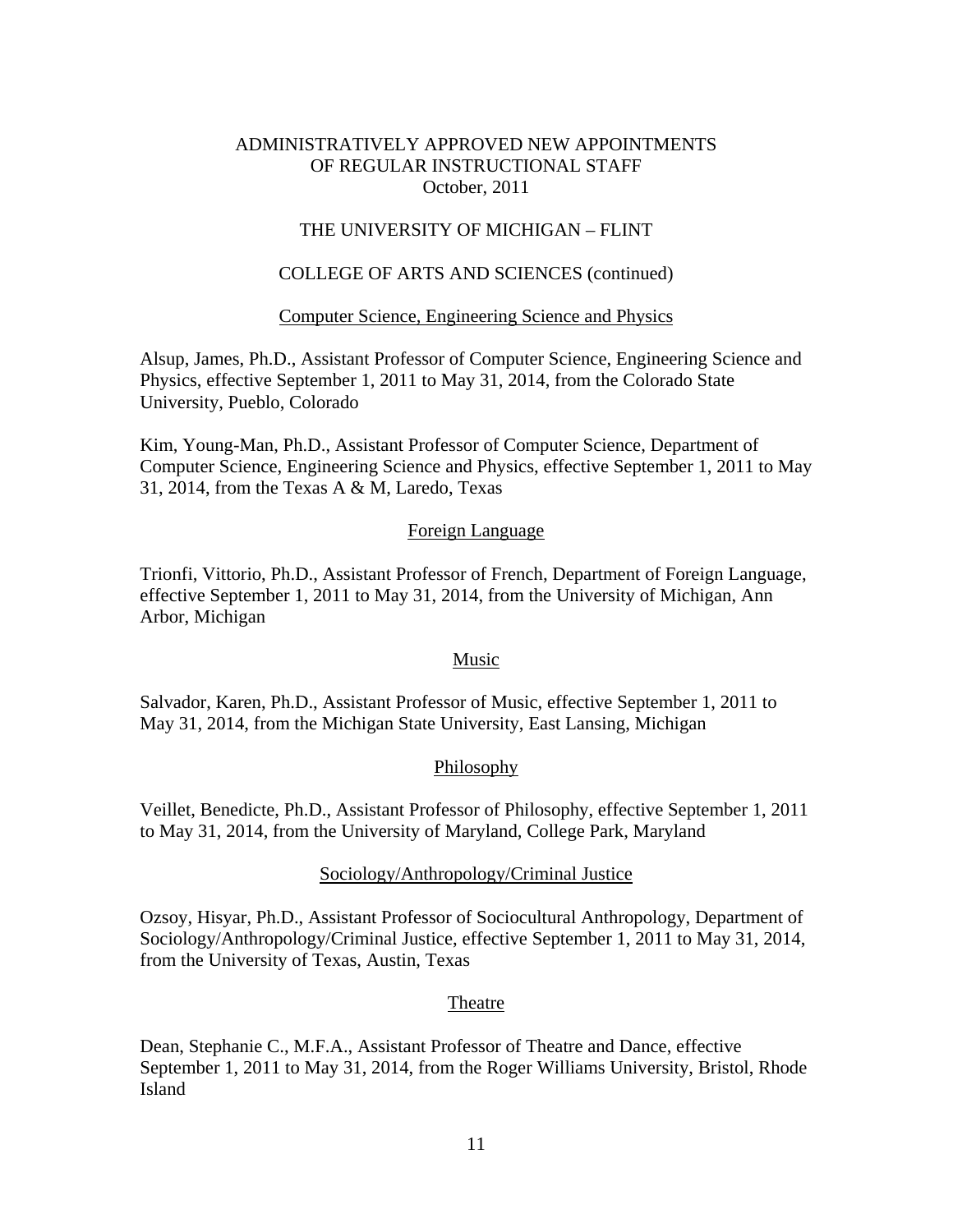# ADMINISTRATIVELY APPROVED PROMOTIONS, JOINT APPOINTMENTS, TRANSFERS OR DISCIPLINE CHANGES OF REGULAR INSTRUCTIONAL STAFF October, 2011

# THE UNIVERSITY OF MICHIGAN – ANN ARBOR

# SCHOOL OF DENTISTRY

Aronovich, Sharon, D.M.D., from Clinical Assistant Professor of Dentistry, Department of Oral and Maxillofacial Surgery to Clinical Assistant Professor of Dentistry, Department of Oral and Maxillofacial Surgery, School of Dentistry and Clinical Assistant Professor of Oral Surgery, Medical School, effective September 1, 2011 to August 31, 2012

Marti, Kyriaki, Ph.D., from Clinical Assistant Professor of Dentistry, Department of Oral and Maxillofacial Surgery/Hospital Dentistry to Clinical Assistant Professor of Dentistry, Department of Oral and Maxillofacial Surgery/Hospital Dentistry, School of Dentistry and Clinical Assistant Professor of Oral Surgery, Medical School, effective September 1, 2011 to August 31, 2012

Skouteris, Christos, Ph.D., from Clinical Assistant Professor of Dentistry, Department of Oral and Maxillofacial Surgery/Hospital Dentistry to Clinical Assistant Professor of Dentistry, Department of Oral and Maxillofacial Surgery/Hospital Dentistry, School of Dentistry and Clinical Assistant Professor of Oral Surgery, Medical School, effective September 1, 2011 to August 31, 2012

## SCHOOL OF INFORMATION

Adler-Milstein, Julia, Ph.D., from Assistant Professor of Information to Assistant Professor of Information, School of Information and Assistant Professor of Health Management and Policy, School of Public Health, effective September 1, 2011 to August 31, 2014

## MEDICAL SCHOOL

### Emergency Medicine

Ham, Jason, M.D., from Clinical Assistant Professor of Emergency Medicine and Clinical Assistant Professor of Internal Medicine to Clinical Assistant Professor of Emergency Medicine, effective July 1, 2011 to August 31, 2012

### Family Medicine

Riley, Margaret A., M.D., from Clinical Lecturer in Family Medicine to Clinical Assistant Professor of Family Medicine, effective September 15, 2011 to August 31, 2012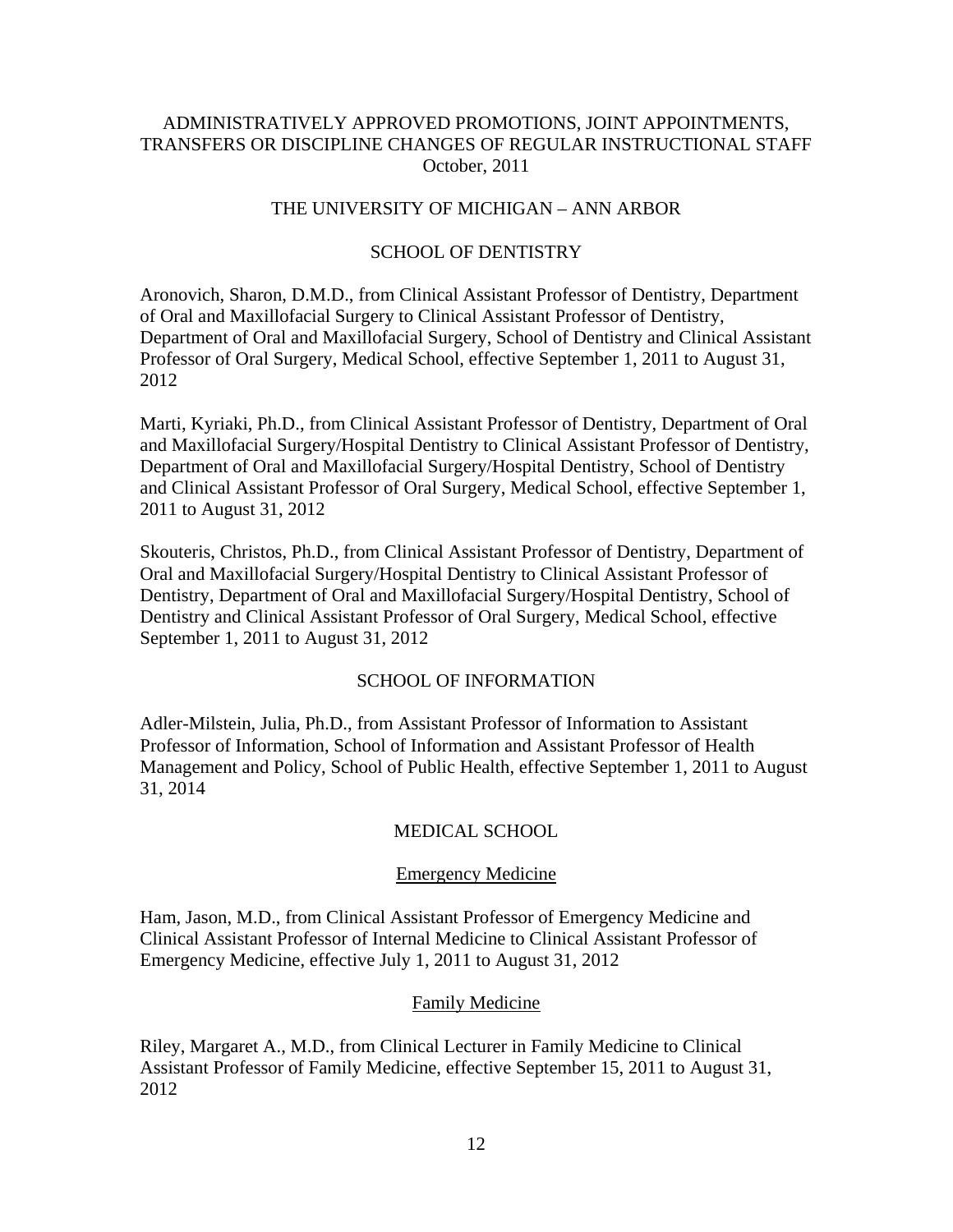# ADMINISTRATIVELY APPROVED PROMOTIONS, JOINT APPOINTMENTS, TRANSFERS OR DISCIPLINE CHANGES OF REGULAR INSTRUCTIONAL STAFF October, 2011

# THE UNIVERSITY OF MICHIGAN – ANN ARBOR

# MEDICAL SCHOOL (continued)

## Family Medicine (continued)

Strzoda, Cheryl E., M.D., from Clinical Lecturer in Family Medicine to Clinical Assistant Professor of Family Medicine, effective September 15, 2011 to August 31, 2012

## Internal Medicine

Rosland, Ann-Marie, M.D., from Clinical Lecturer in Internal Medicine to Assistant Professor of Internal Medicine, effective July 1, 2011 to June 30, 2018

Solomon, Gabriel, M.D., from Clinical Lecturer in Internal Medicine to Clinical Assistant Professor of Internal Medicine, effective August 1, 2011 to June 30, 2014

Sutton, Jamie, M.D., from Clinical Lecturer in Internal Medicine to Clinical Instructor in Internal Medicine, effective August 22, 2011 to June 30, 2014

## Ophthalmology and Visual Science

Hood, Christopher T., M.D., from Clinical Lecturer in Ophthalmology and Visual Science to Clinical Instructor in Ophthalmology and Visual Science, effective August 15, 2011 to August 14, 2012

Grabe, Hilary M., M.D., from Clinical Lecturer in Ophthalmology and Visual Science to Clinical Instructor in Ophthalmology and Visual Science, effective July 7, 2011 to August 31, 2012

Kozak, Jennifer, M.D., from Clinical Lecturer in Ophthalmology and Visual Science to Clinical Instructor in Ophthalmology and Visual Science, effective September 1, 2011 to August 31, 2012

## Pediatrics and Communicable Diseases

Lumeng, Carey, Ph.D., from Assistant Professor of Pediatrics and Communicable Diseases to Assistant Professor of Pediatrics and Communicable Diseases and Assistant Professor of Molecular and Integrative Physiology, effective July 1, 2010 to August 31, 2012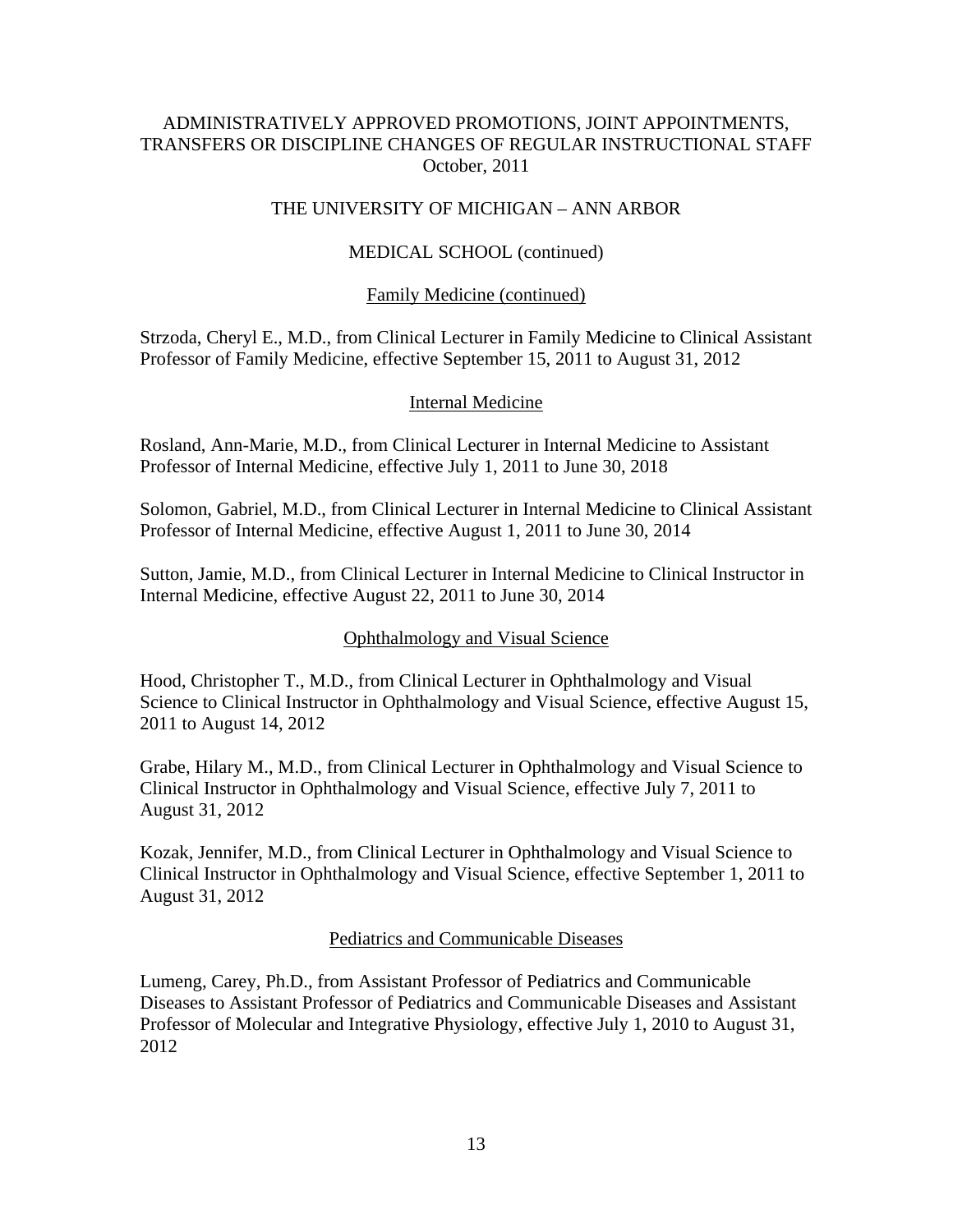# ADMINISTRATIVELY APPROVED PROMOTIONS, JOINT APPOINTMENTS, TRANSFERS OR DISCIPLINE CHANGES OF REGULAR INSTRUCTIONAL STAFF October, 2011

## THE UNIVERSITY OF MICHIGAN – ANN ARBOR

# MEDICAL SCHOOL (continued)

Singh, Rani, M.D., from Clinical Lecturer in Pediatrics Neurology, Department of Pediatrics and Communicable Diseases to Clinical Assistant Professor of Pediatric Neurology, Department of Pediatrics and Communicable Diseases, effective September 1, 2011 to August 31, 2012

## Physical Medicine and Rehabilitation

Eckner, James T., M.D., from Clinical Lecturer in Physical Medicine and Rehabilitation to Assistant Professor of Physical Medicine and Rehabilitation, effective September 1, 2011 to August 31, 2012

# Radiology

Ghadimi Mahani, Maryam, M.D., from Clinical Lecturer in Radiology to Clinical Assistant Professor of Radiology, effective September 1, 2011 to August 31, 2012

Pai, Deepa, M.D., from Clinical Lecturer in Radiology to Clinical Assistant Professor of Radiology, effective October 7, 2011 to August 31, 2012

## Urology

Skolarus, Ted, M.D., from Clinical Lecturer in Urology to Assistant Professor of Urology, effective July 21, 2011 to August 31, 2012

## SCHOOL OF NATURAL RESOURCES AND ENVIRONMENT

Miller, Shelie, Ph.D., from Assistant Professor of Natural Resources and Environment to Assistant Professor of Natural Resources and Environment, School of Natural Resources and Environment and Assistant Professor of Civil and Environmental Engineering, College of Engineering, effective September 1, 2011 to August 31, 2014

Xu, Ming, Ph.D., from Assistant Professor of Natural Resources and Environment to Assistant Professor of Natural Resources and Environment, School of Natural Resources and Environment and Assistant Professor of Civil and Environmental Engineering, College of Engineering, effective September 1, 2011 to August 31, 2014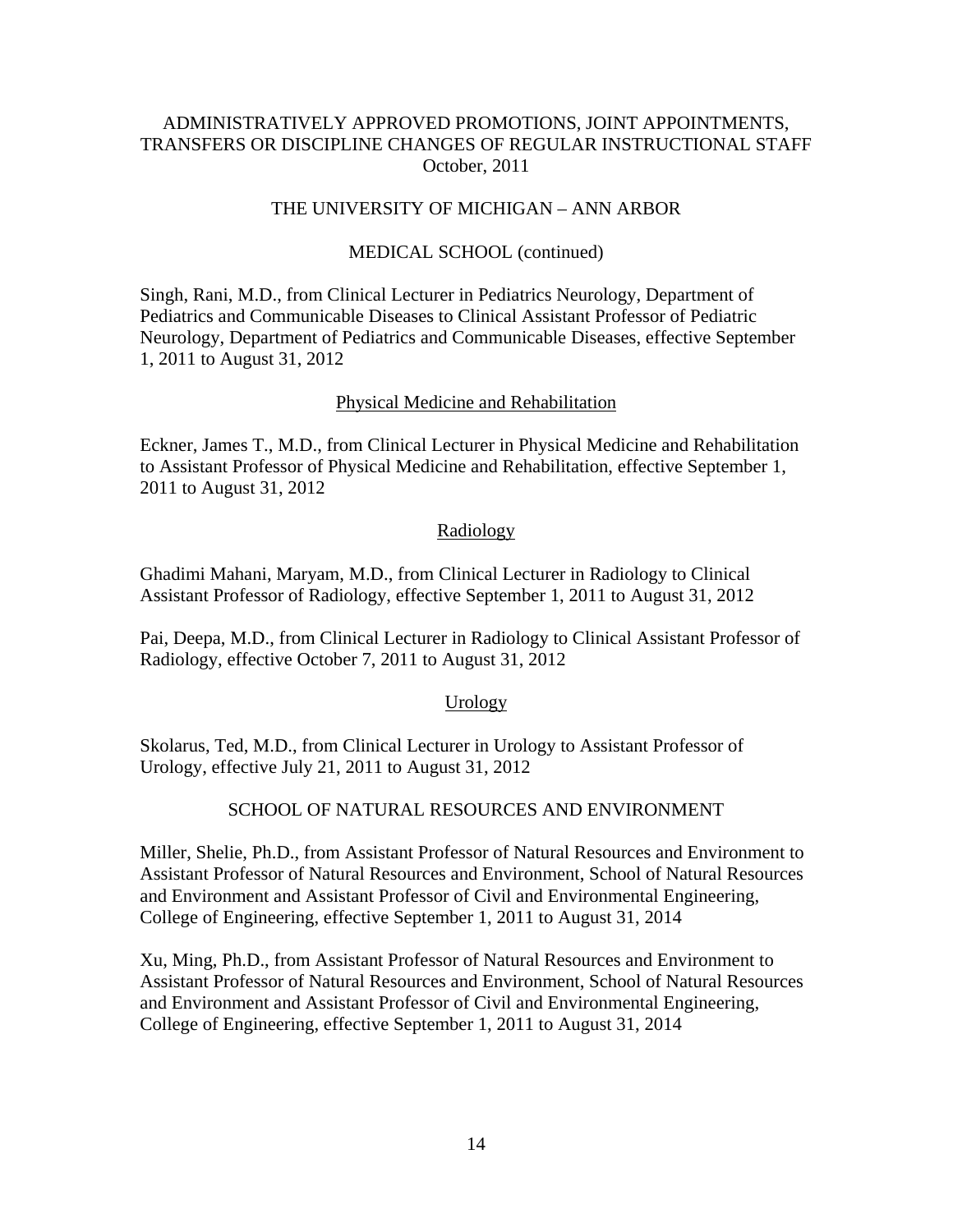# THE UNIVERSITY OF MICHIGAN – ANN ARBOR

## COLLEGE OF LITERATURE, SCIENCE, AND THE ARTS

### Near Eastern Studies

McCarus, Ernest N., Ph.D., Professor Emeritus of Arabic and Kurdish, Department of Near Eastern Studies, effective July 1, 2011 to July 31, 2011

### Slavic Languages and Literatures

Carpenter, Bogdana, Ph.D., Professor Emeritus of Slavic Languages and Literatures, effective September 1, 2011 to December 31, 2011

### Sociology

Chesler, Mark, Ph.D., Arthur F Thurnau Professor and Professor Emeritus of Sociology, effective September 1, 2011 to December 31, 2011

### MEDICAL SCHOOL

#### Anatomy and Cell Biology

Christensen, Albert, K., Ph.D., Professor Emeritus of Anatomy and Cell Biology, effective September 1, 2011 to August 31, 2012

#### Cell and Developmental Biology

Burdi, Alphonse R., Ph.D., Professor Emeritus of Cell and Developmental Biology, effective September 1, 2011 to December 31, 2011

### Internal Medicine

Das, Sunil K., M.D., Professor Emeritus of Internal Medicine, effective September 1, 2011 to August 31, 2012

Fajans, Stefan S., M.D., Professor Emeritus of Internal Medicine, effective September 1, 2011 to August 31, 2012

Hiss, Roland G., M.D., Professor Emeritus of Medical Education and Professor Emeritus of Internal Medicine, effective September 1, 2011 to August 31, 2012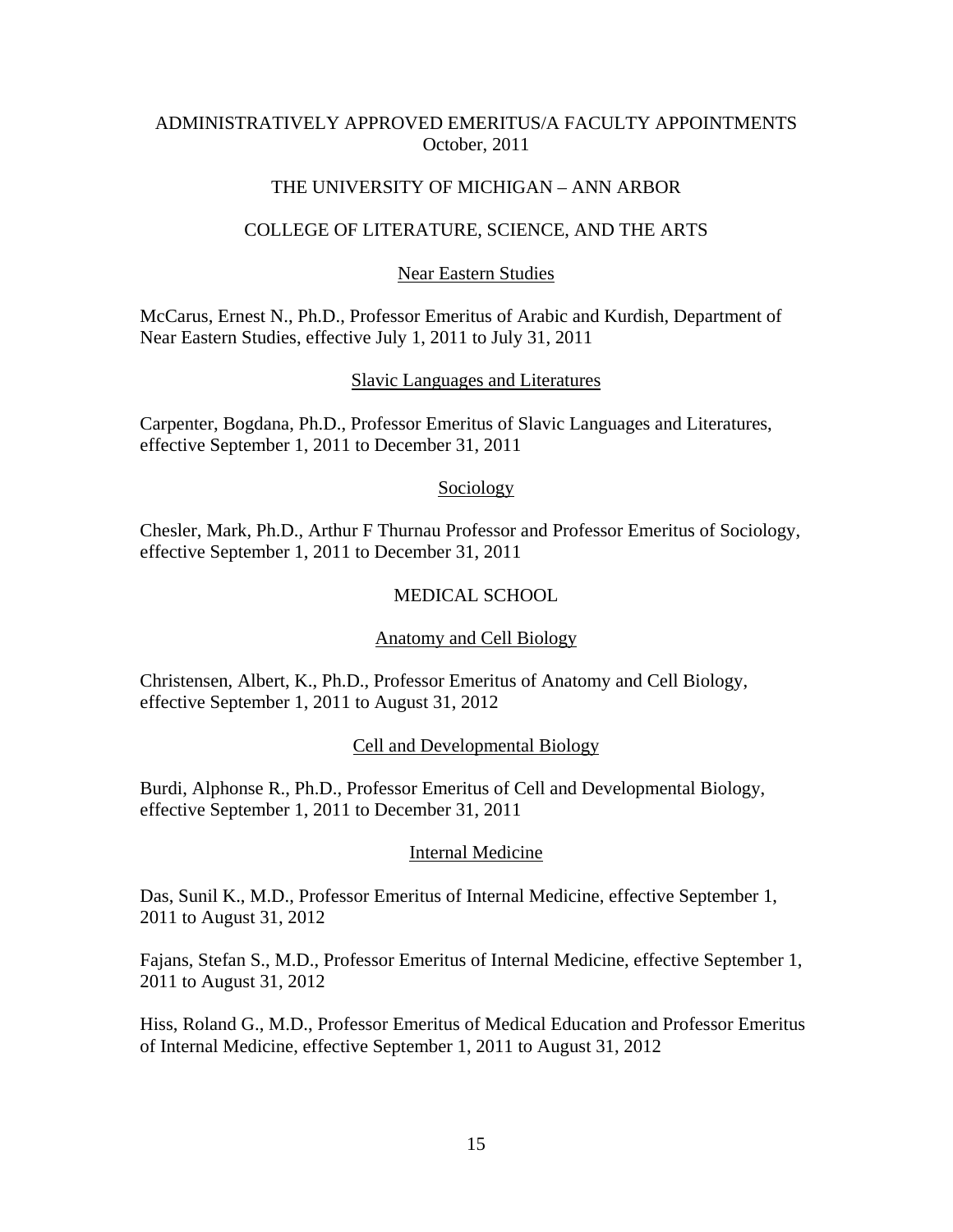### THE UNIVERSITY OF MICHIGAN – ANN ARBOR

### MEDICAL SCHOOL (continued)

### Internal Medicine (continued)

Pek, Sumer, M.D., Professor Emeritus of Internal Medicine, effective September 1, 2011 to August 31, 2012

Pitt, Bertram, M.D., Professor Emeritus of Internal Medicine, effective September 1, 2011 to August 31, 2012

Solomon, William R., M.D., Professor Emeritus of Internal Medicine, effective October 1, 2011 to September 30, 2012

### Orthopaedic Surgery

Hensinger, Robert N., M.D, Professor Emeritus of Orthopaedic Surgery, effective September 1, 2011 to August 31, 2012

Matthews, Larry S., Ph.D., Professor Emeritus of Orthopaedic Surgery, effective October 8, 2011 to October 7, 2012

### Pharmacology

Domino, Edward F., M.D., Professor Emeritus of Pharmacology, effective September 1, 2011 to August 31, 2012

Pratt, William B., M.D., Professor Emeritus of Pharmacology, effective September 1, 2011 to August 31, 2012

Ruddon Jr, Raymond W., Ph.D., Professor Emeritus of Pharmacology, effective November 1, 2011 to October 31, 2012

Weber, Wendell W., Ph.D., Professor Emeritus of Pharmacology, effective September 1, 2011 to August 31, 2012

### **Psychiatry**

Cameron, Oliver G., Ph.D., Professor Emeritus of Psychiatry, effective September 1, 2011 to August 31, 2012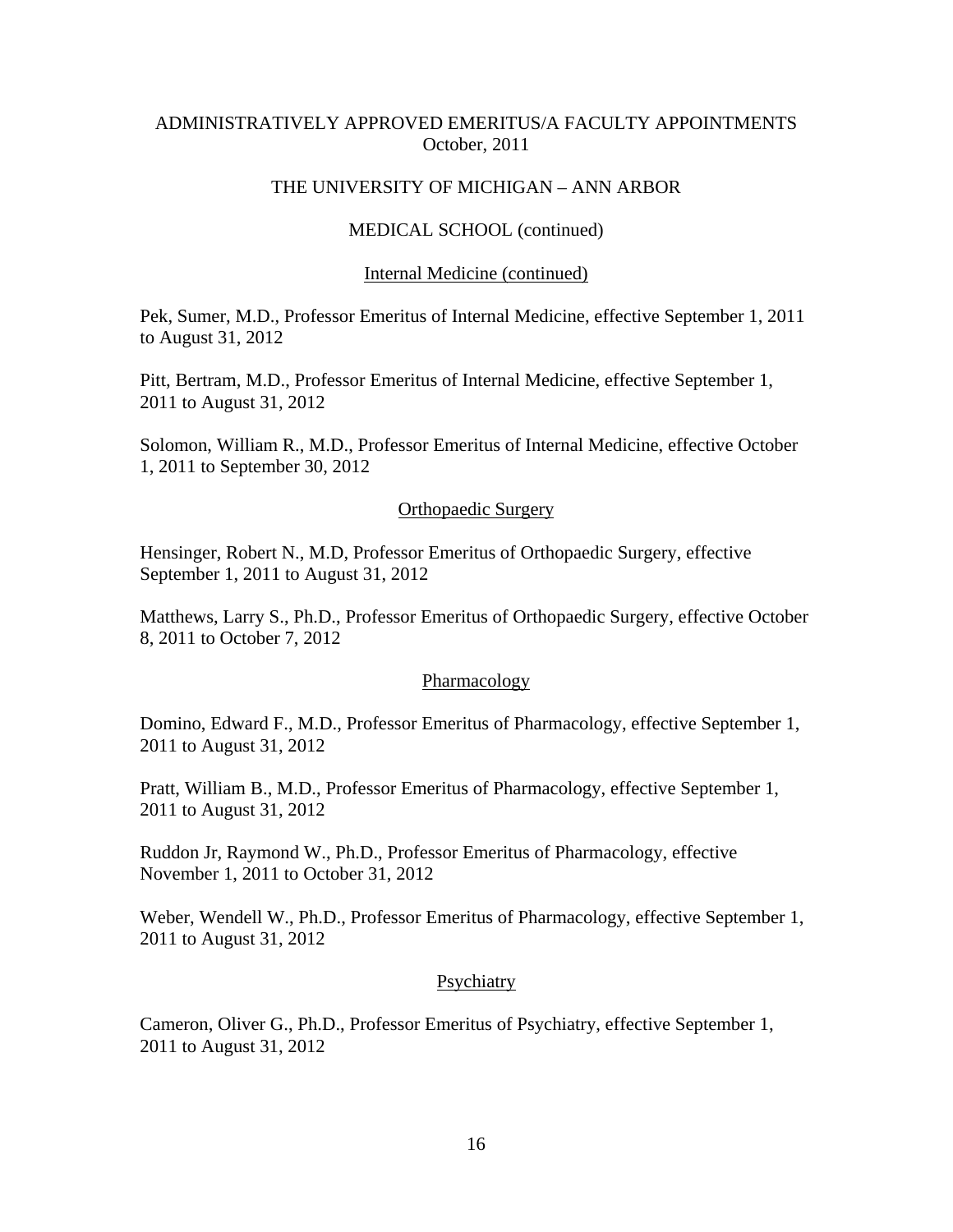## THE UNIVERSITY OF MICHIGAN – ANN ARBOR

### MEDICAL SCHOOL (continued)

### Psychiatry (continued)

Curtis, George C., M.D., Professor Emeritus of Psychiatry, effective September 1, 2011 to August 31, 2012

Margolis, Philip M., M.D., Professor Emeritus of Psychiatry, effective September 1, 2011 to August 31, 2012

Pomerleau, Ovide F., Ph.D., Professor Emeritus of Psychology, Department of Psychiatry, effective September 1, 2011 to August 31, 2012

Shevrin, Howard, Ph.D., Professor Emeritus of Psychology, Department of Psychiatry, Medical School and Professor Emeritus of Psychology, College of Literature, Science, and the Arts, effective September 1, 2011 to August 31, 2012

Knesper, David J., M.D., Associate Professor Emeritus of Psychiatry, effective September 1, 2011 to August 31, 2013

Starkman, Monica N., M.D., Associate Professor Emerita of Psychiatry, effective October 1, 2010 to August 31, 2012

Neal, David L., M.S.W., Assistant Professor Emeritus of Social Work, Department of Psychiatry, effective September 1, 2011 to August 31, 2012

### SCHOOL OF NATURAL RESOURCES AND ENVIRONMENT

Crowfoot, James E., Ph.D., Professor Emeritus of Natural Resources and Urban and Regional Planning, effective September 1, 2011 to December 31, 2011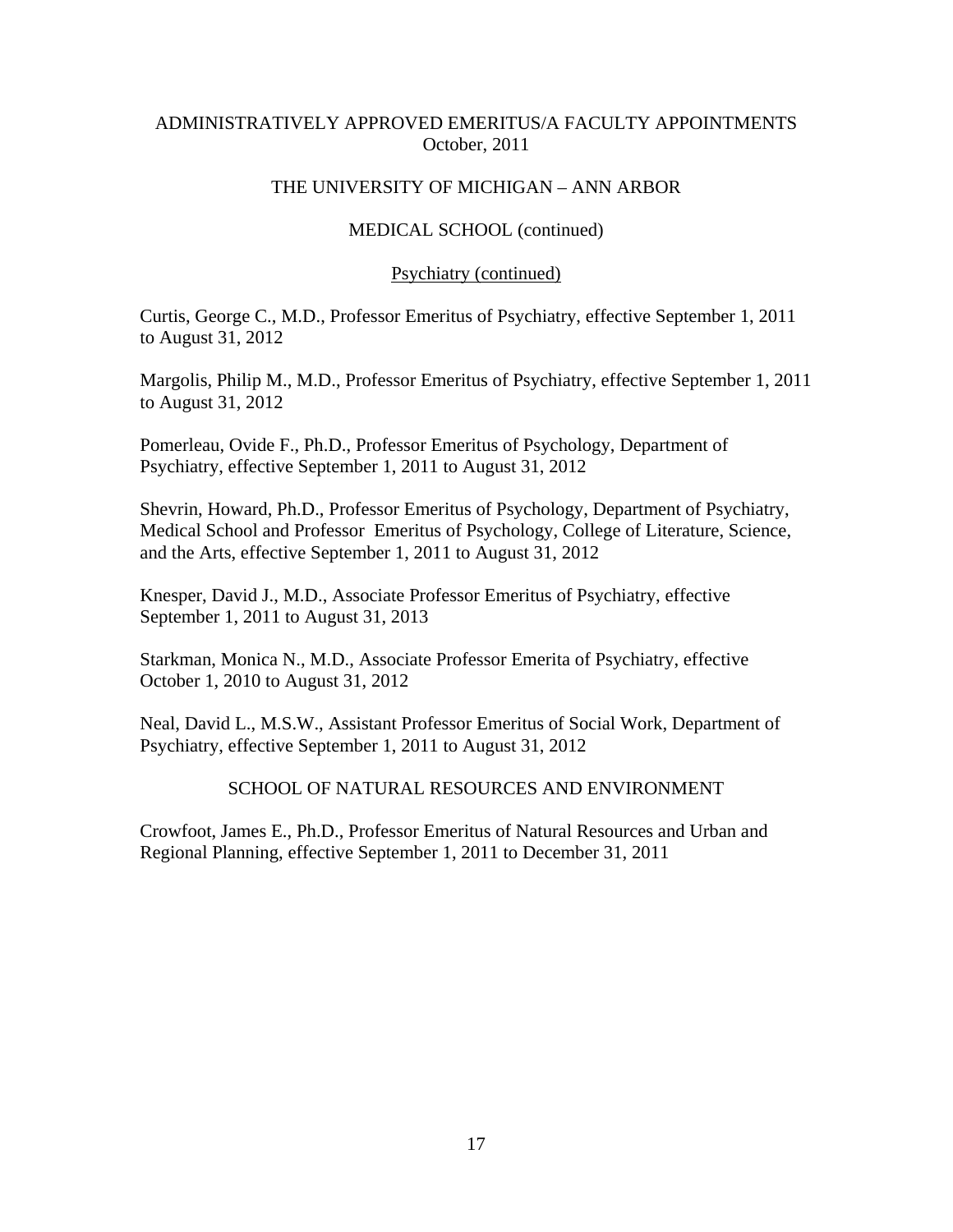## THE UNIVERSITY OF MICHIGAN – FLINT

# COLLEGE OF ARTS AND SCIENCES

### Mathematics

D'Souza, Harry J., Ph.D., Professor Emeritus of Mathematics, effective September 1, 2011 to December 31, 2011

# SCHOOL OF MANAGEMENT

Ellis, Dennis F., Ph.D., Professor Emeritus of Business Economics, effective September 1, 2011 to December 31, 2011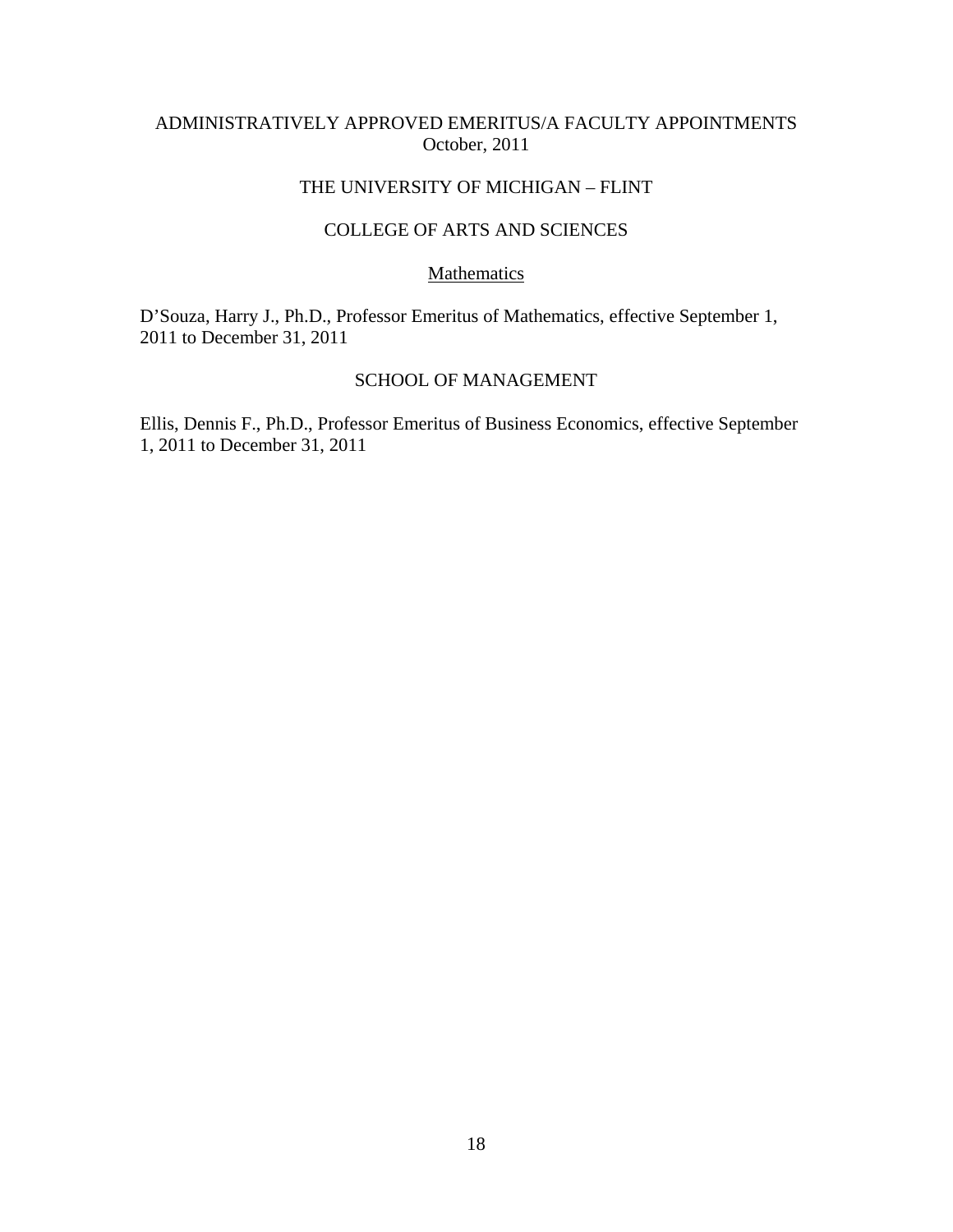## THE UNIVERSITY OF MICHIGAN – ANN ARBOR

### A AFRED TAUBMAN COLLEGE OF ARCHITECTURE AND URBAN PLANNING

Glover, William J., Ph.D., Associate Professor of Architecture, with tenure, on sabbatical leave effective September 1, 2011 to May 31, 2012, to continue research and write on a book-length project entitled "The Aesthetics of Medernization: Reformatting Ordinary Life in Twentieth Century India". Work will be done in India.

## SCHOOL OF ART AND DESIGN

Mondro, Anne, M.F.A., Associate Professor of Art and Design, with tenure, effective January 1, 2012 to May 31, 2012, to create a new body of work for an exhibition in 2012. Work will be done in Italy.

Trumpey, Joseph, M.F.A., Associate Professor of Art, with tenure, School of Art and Design and Associate Professor of Natural Resources, without tenure, School of Natural Resources and Environment, on sabbatical leave effective January 1, 2012 to May 31, 2012, to complete a sustainability project for publication. Work will be done in Grass Lake, Michigan.

## COLLEGE OF ENGINEERING

## Aerospace Engineering

Bernstein, Dennis S., Ph.D., Professor of Aerospace Engineering, with tenure, on sabbatical leave effective January 1, 2012 to May 31, 2012, to continue research in adaptive control and model identification for a research program. Work will be done in Ann Arbor, Michigan, San Diego, California, Lexington, Kentucky and Albuquerque, New Mexico.

Shaw, John A., Ph.D., Professor of Aerospace Engineering, with tenure, on sabbatical leave effective January 1, 2012 to May 31, 2012, to develop a research program in the life sciences to help develop new techniques for cardiac surgery and organ replacement. Work will be done in Davis, California.

Triantafyllidis, Nicolas, Ph.D., Professor of Aerospace Engineering, with tenure and Professor of Mechanical Engineering, without tenure, on retirement furlough effective September 1, 2011 to May 31, 2012. Phased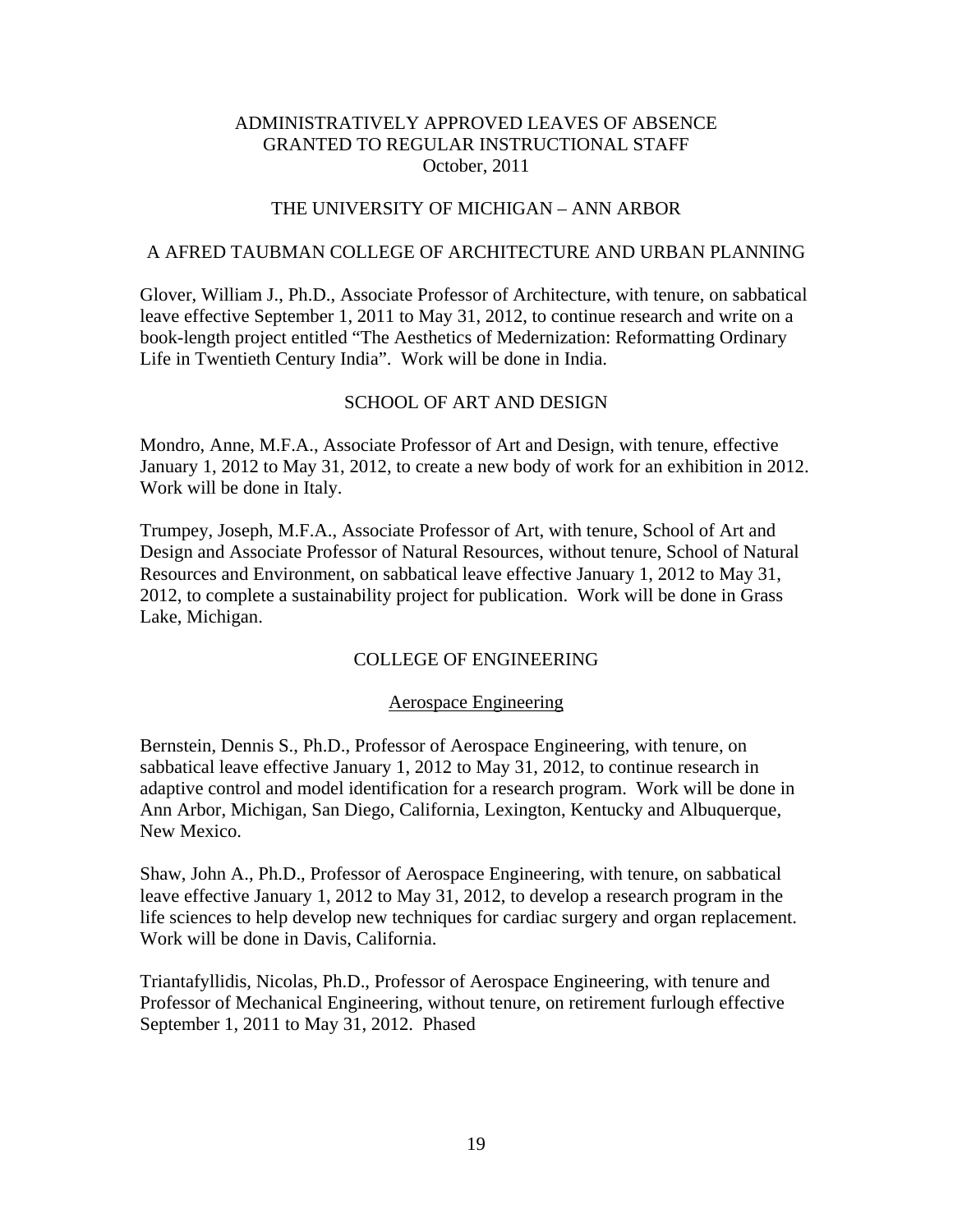### THE UNIVERSITY OF MICHIGAN – ANN ARBOR

### COLLEGE OF ENGINEERING (continued)

### Biomedical Engineering

Cain, Charles A., Ph.D., Richard A Auhll Professor of Engineering, Professor of Biomedical Engineering, with tenure and Professor of Electrical Engineering and Computer Science, without tenure, on sabbatical leave effective September 1, 2011 to May 31, 2012, to organize research projects in brain tumors, uterine fibroids, breast cancer and other areas. Work will be done in Canada, Illinois, Washington and Michigan.

### Civil and Environmental Engineering

Raskin, Lutgarde M., Ph.D., Professor of Civil and Environmental Engineering, with tenure, on sabbatical leave effective September 1, 2011 to May 31, 2012, to conduct research on environmental biotechnology and microbial ecology of engineered processes. Work will be done in Ann Arbor, Michigan.

### Electrical Engineering and Computer Science

Lefevre, Kristen R., Ph.D., Assistant Professor of Electrical Engineering and Computer Science, on personal leave effective September 1, 2011 to August 31, 2012.

### COLLEGE OF LITERATURE, SCIENCE, AND THE ARTS

### Residential College

Cressman, Joel L., M.F.A., Associate Professor of Residential College, without tenure, College of Literature, Science, and the Arts and Associate Professor of Art, with tenure, School of Art and Design, on sabbatical leave effective September 1, 2011 to December 31, 2011, to prepare drawings and the relationship of drawings in a solo exhibit. Work will be done in Ann Arbor, Michigan and Chelsea, Michigan.

### MEDICAL SCHOOL

#### Anesthesiology

Gupta, Ruchika, M.D., Clinical Lecturer in Anesthesiology, on extended sick leave effective January 10, 2011 to January 9, 2012.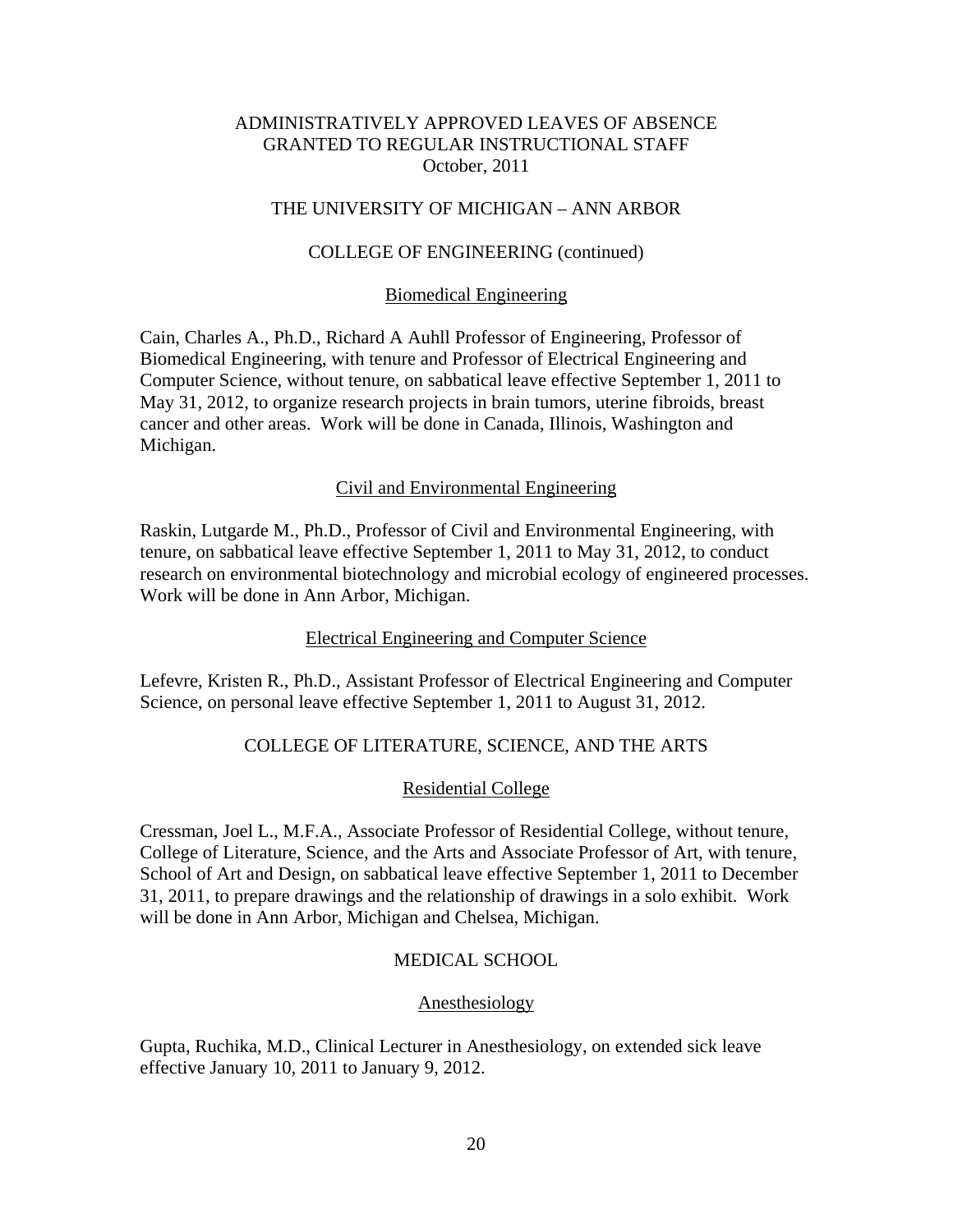### THE UNIVERSITY OF MICHIGAN – ANN ARBOR

#### MEDICAL SCHOOL (continued)

#### Family Medicine

Denay, Keri L., M.D., Clinical Lecturer in Family Medicine, on personal leave effective July 1, 2011 to July 31, 2011.

### **Human Genetics**

Meisler, Miriam H., Ph.D., Myron Levine Distinguished University Professor of Human Genetics, Professor of Human Genetics, with tenure and Professor of Neurology, without tenure, on sabbatical leave effective September 1, 2011 to August 31, 2012, to continue writing of two manuscripts. Work will be done in Ann Arbor, Michigan, Cambridge, Massachusetts and Bar Harbor, Maine.

### Internal Medicine

Miller, Melissa, M.D., Clinical Lecturer in Internal Medicine, on family medical leave effective July 24, 2011 to November 27, 2011.

#### Obstetrics and Gynecology

McLean, Karen, Ph.D., Clinical Lecturer in Obstetrics and Gynecology, on personal leave effective July 1, 2011 to August 31, 2011.

#### Psychiatry

Kim, Scott, Ph.D., Associate Professor of Psychiatry, with tenure, on sabbatical leave effective September 1, 2011 to August 31, 2012, to work on monograph on the topic of therapeutic misconception. Work will be done in Ann Arbor, Michigan.

### Radiology

Paramagul, Chintana, M.D., Clinical Associate Professor of Radiology, on family medical leave effective September 13, 2011 to October 24, 2011.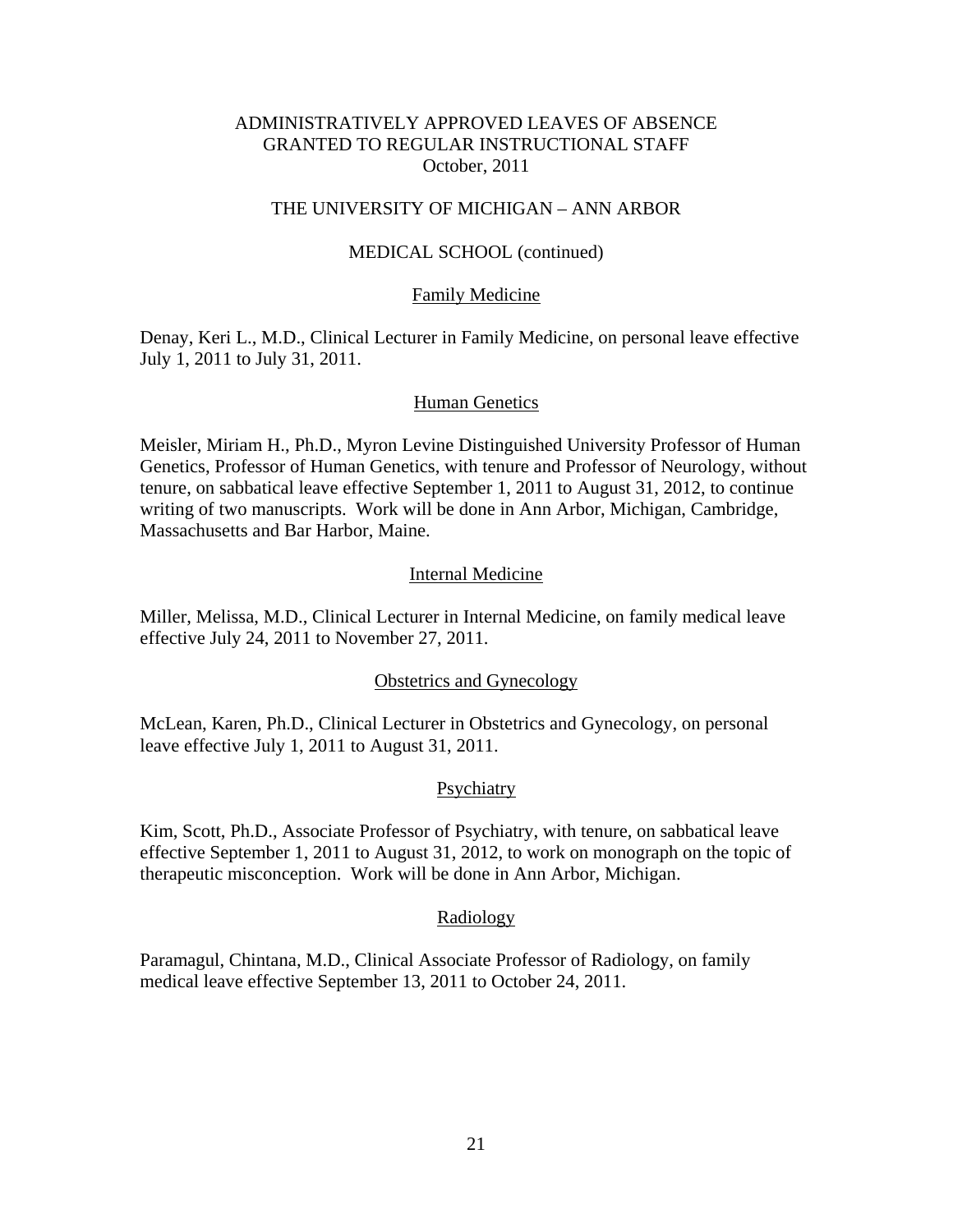### THE UNIVERSITY OF MICHIGAN – ANN ARBOR

### SCHOOL OF MUSIC, THEATRE & DANCE

Borders, James, Ph.D., Glenn McGeoch Collegiate Professor of Music and Professor of Music (Musicology), with tenure, on sabbatical leave effective January 1, 2012 to May 31, 2012, to continue writing a book entitled "Rituals of Desire: The Consecration of Virgins in the Middle Ages". Work will be done in Ann Arbor, Michigan.

Porter, Amy, M.M., Professor of Music (Flute), with tenure, on sabbatical leave effective January 1, 2012 to May 31, 2012, to film a DVD set entitled "Amy Porter's Anatomy of Sound". Work will be done in Ann Arbor, Michigan.

Castro, Christi-Anne, Ph.D., Associate Professor of Music, with tenure, on sabbatical leave effective January 1, 2012 to May 31, 2012, to conduct extensive fieldwork on medical ethnomusicology. Work will be done in New York and Florida.

Ellis, John, D.M.A., Associate Professor of Music, with tenure, on sabbatical leave effective January 1, 2012 to May 31, 2012, to prepare a publication of the piano music of Arthur Cunningham, prepare a recording of Liszt's Swiss and Italian Years of Pilgrims for solo piano with visual supplements and prepare a recording of solo piano music for children commissioned by Marguerite Long. Work will be done in Ann Arbor, Michigan.

Gould, Michael, M.M., Associate Professor of Music (Percussion), with tenure, School of Music, Theatre & Dance and Associate Professor of Music, Residential College, without tenure, College of Literature, Science, and the Arts, on extended sick leave, effective September 1, 2011 to December 31, 2011.

Westlake, Jane, Ph.D., Associate Professor of Music, with tenure, on sabbatical leave effective January 1, 2012 to May 31, 2012, to complete work on a dance-drama El Gueguence. Work will be done in Nicaragua.

Fitzpatrick, Kate, Ph.D., Assistant Professor of Music, on duty off campus leave effective January 1, 2012 to May 31, 2012, to write a book on Urban Music Education. Work will be done in Ann Arbor, Michigan.

Vojcic, Aleksandra, Ph.D., Assistant Professor of Music, on duty off campus leave effective January 1, 2012 to May 31, 2012, to conduct broader research for a book proposal. Work will be done in Ann Arbor, Michigan.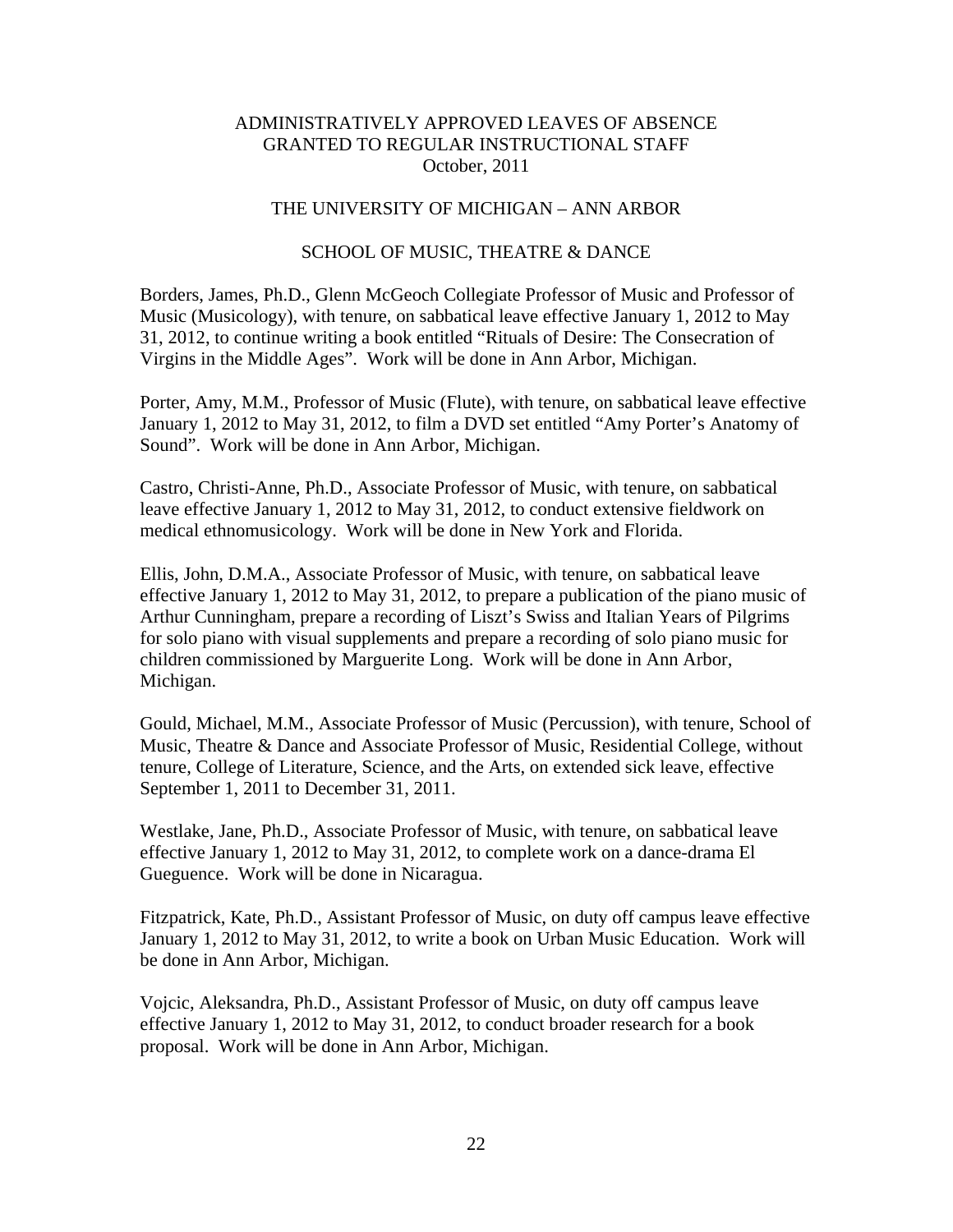### THE UNIVERSITY OF MICHIGAN – ANN ARBOR

### SCHOOL OF MUSIC, THEATRE & DANCE (continued)

Deyoung, Sandra T., Clinical Associate Professor of Dance, on extended sick leave effective September 1, 2011 to December 31, 2011.

## COLLEGE OF PHARMACY

Yang, Victor C., Ph.D., Albert B Prescott Professor of Pharmaceutics and Professor of Pharmaceutical Science, with tenure, on retirement furlough effective September 1, 2011 to August 31, 2016. Phased

### SCHOOL OF SOCIAL WORK

Tucker, David J., Ph.D., Professor of Social Work, with tenure, on sabbatical leave effective September 1, 2011 to December 31, 2011, to continue work on two papers on the development of a theoretical approach to the analysis of child deaths. Work will be done in Ann Arbor, Michigan.

Reed, Beth G., Ph.D., Associate Professor of Social Work and Women's Studies, with tenure, on sabbatical leave effective September 1, 2011 to May 31, 2012, to complete research a comparative case study analyses and appropriate publications on violence against women and gender and alcohol/other drugs. Work will be done in Ann Arbor, Michigan.

Shanks, Trina R., Ph.D., Associate Professor of Social Work, with tenure, on sabbatical leave effective January 1, 2012 to December 31, 2012, to do data analysis using the Panel Study of Income Dynamics and its Child Development Supplement. Work will be done in Ann Arbor, Michigan and Washington, District of Columbia.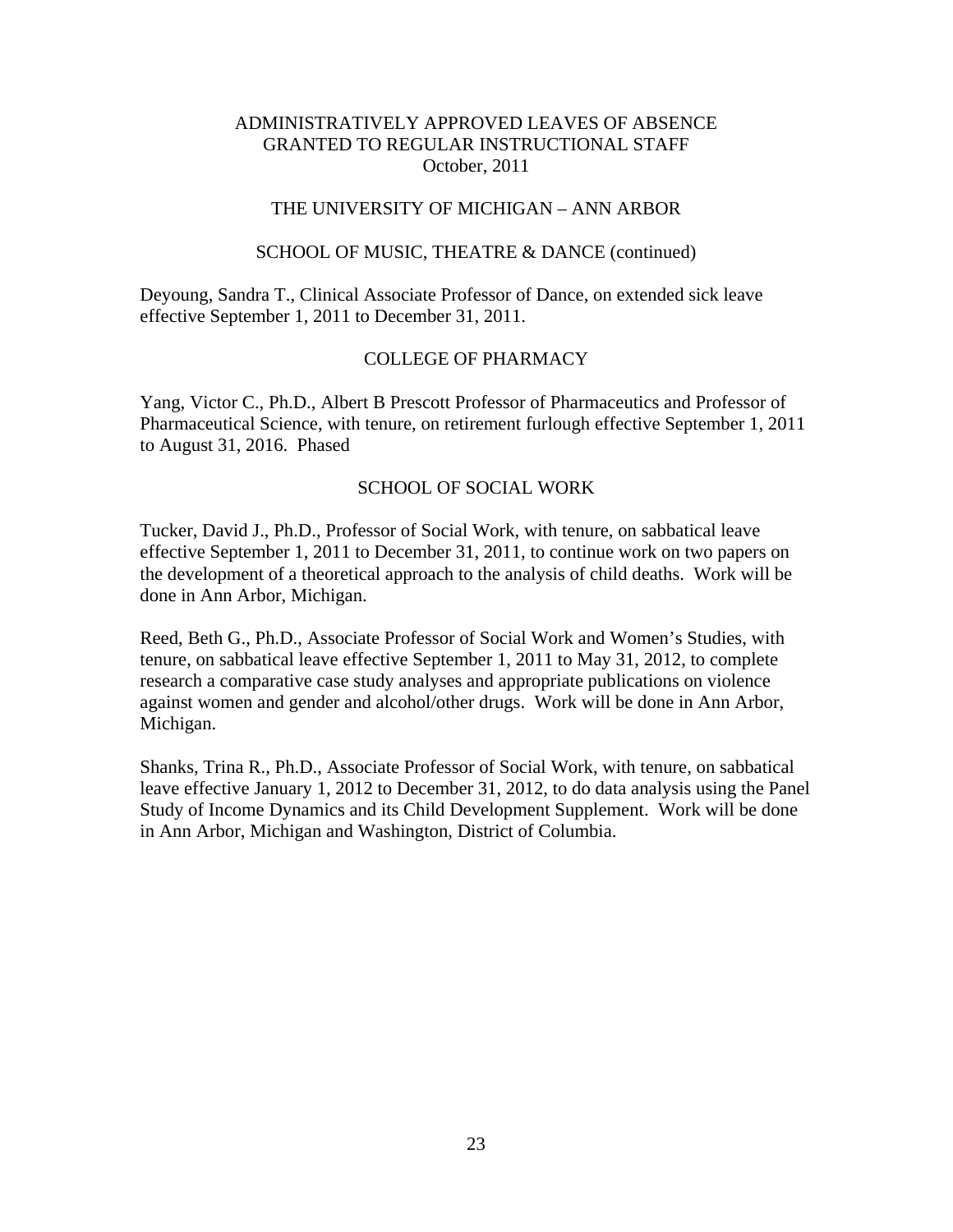### THE UNIVERSITY OF MICHIGAN – DEARBORN

### COLLEGE OF ARTS, SCIENCES AND LETTERS

### Language, Culture and Communication

Luthra, Rashmi, Ph.D., Professor of Communications and Composition, Department of Language, Culture and Communication, on sabbatical leave effective September 1, 2011 to April 30, 2012, to work on an article analyzing creative work by South Asian women that uses a gendered lens to expand the way in which the partition between India and Pakistan is represented. Work will be done in Michigan.

### Literature, Philosophy and the Arts

Erickson, Susan, Ph.D., Professor of Art History, Department of Literature, Philosophy and the Arts, with tenure, on sabbatical leave effective September 1, 2011 to April 30, 2012, to complete field research involving a project "Chinese Bronze Vessels of the Later Dynasties". Work will be done in China.

#### Mathematics and Statistics

Fink, John F., Ph.D., Associate Professor of Mathematics and Statistics, with tenure, on sabbatical leave effective September 1, 2011 to December 31, 2011, to prove theorems about "proportional domination" in graphs. Work will be done in Ann Arbor, Michigan.

Lin, Paul K., Ph.D., Associate Professor of Mathematics, Department of Mathematics and Statistics, with tenure, on sabbatical leave effective September 1, 2011 to April 30, 2012, to continue research to increase efficiency of factorial experiments and construction of fractional replications for factorial experiments. Work will be done in Michigan.

#### Social Sciences

Moran, Gerald F., Ph.D., Professor of History, Department of Social Sciences, with tenure, on sabbatical leave effective January 1, 2012 to April 30, 2012, to work on a book on the history of American education in the period of 1680 – 1770. Work will be done in Ann Arbor, Michigan.

### COLLEGE OF BUSINESS

Philipich, Kirk L., D.B.A., Associate Professor of Accounting and Finance, with tenure, on sabbatical leave effective September 1, 2011 to December 31, 2011, to continue work on an extension of a co-authored paper. Work will be done in Ann Arbor, Michigan.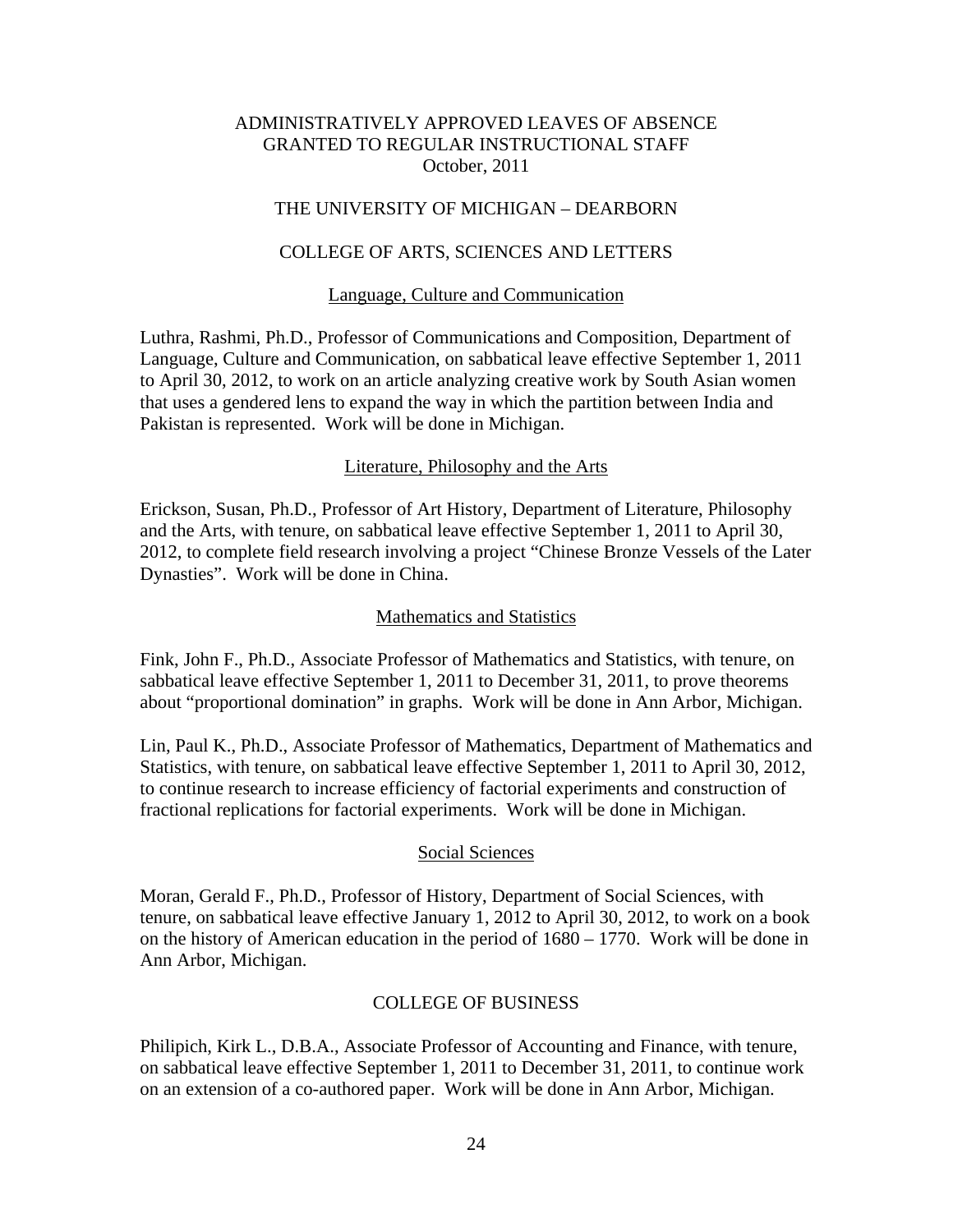# THE UNIVERSITY OF MICHIGAN – DEARBORN

# COLLEGE OF BUSINESS (continued)

Xie, Yan, Ph.D., Associate Professor of Accounting and Finance, with tenure, on sabbatical leave effective September 1, 2011 to December 31, 2011, to work with other researchers to produce more high quality research work and further improve teaching quality. Work will be done in New York and Michigan.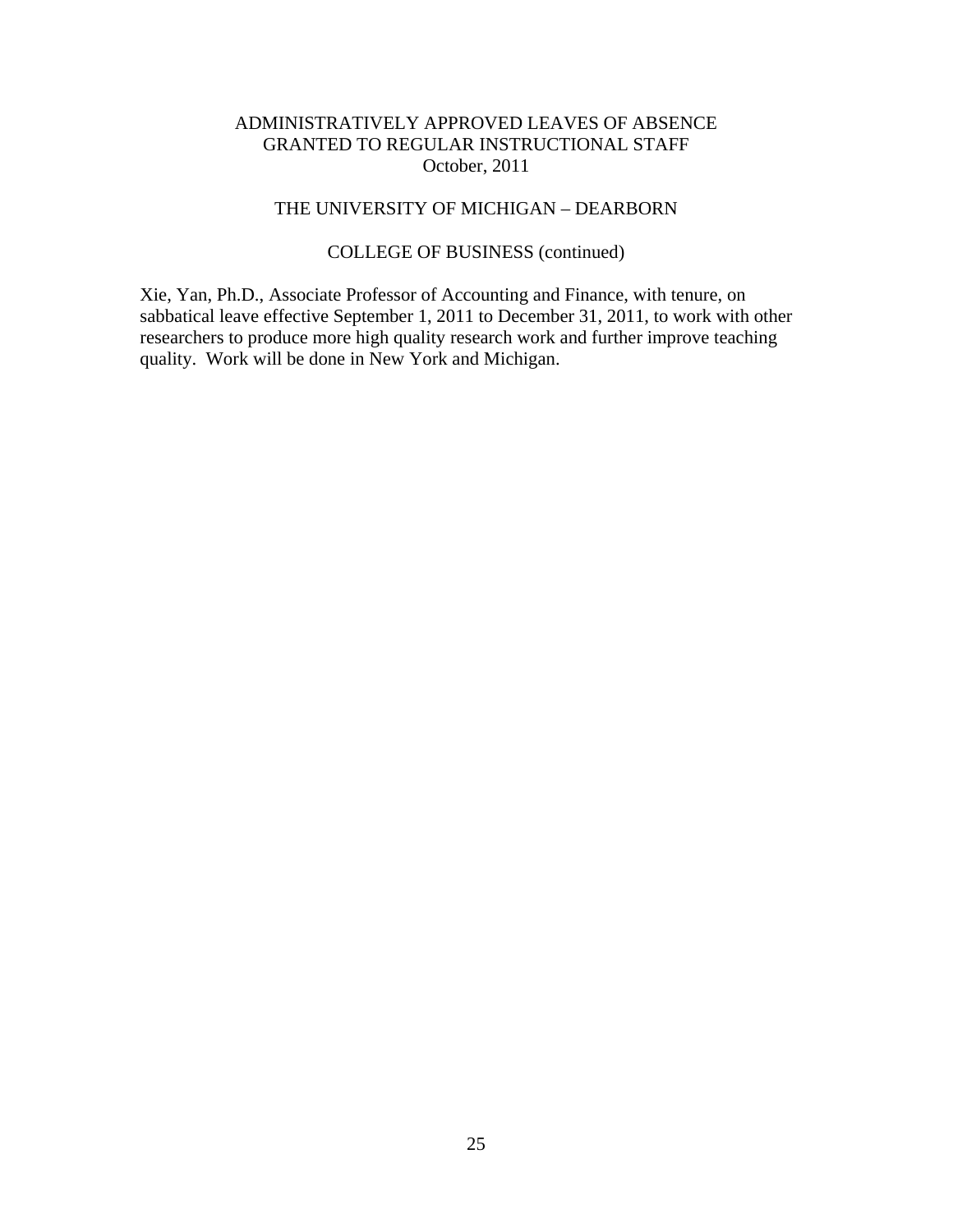## THE UNIVERSITY OF MICHIGAN – ANN ARBOR

### AIR FORCE OFFICER EDUCATION PROGRAM

Welch, Phillip L., B.A., Assistant Professor of Aerospace Studies, appointment completed after 3 years of service, effective June 29, 2011

### ARMY OFFICER EDUCATION PROGRAM

Wells, Robert A., B.S., Instructor in Amy Officer Education Program, resigned after 2 years of service to accept a position elsewhere, effective June 28, 2011

## SCHOOL OF DENTISTRY

Spyropoulou, Panagiota Eirini, D.D.S., Clinical Lecturer in Dentistry, Department of Biologic and Materials Sciences, resigned after 1 year of service to return to school, effective August 31, 2011

Williams, Bryan, D.D.S., Clinical Lecturer in Dentistry, Department of Prosthodontics, resigned after 4 years of service for personal reasons, effective September 15, 2011

## LAW SCHOOL

Waggoner, Lawrence, J.D., Lewis M Simes Professor of Law and Professor of Law, with tenure, retired after 37 years of service, effective December 31, 2011

# COLLEGE OF LITERATURE, SCIENCE, AND THE ARTS

### Psychology

Love, Theresa, Ph.D., Professor of Psychology, with tenure, retired after 23 years of service, effective December 31, 2011

### MEDICAL SCHOOL

### Anesthesiology

Hoskoppal, Deepthi, M.B.B.S., Clinical Instructor in Anesthesiology, resigned after 3 months of service for personal reasons, effective August 6, 2011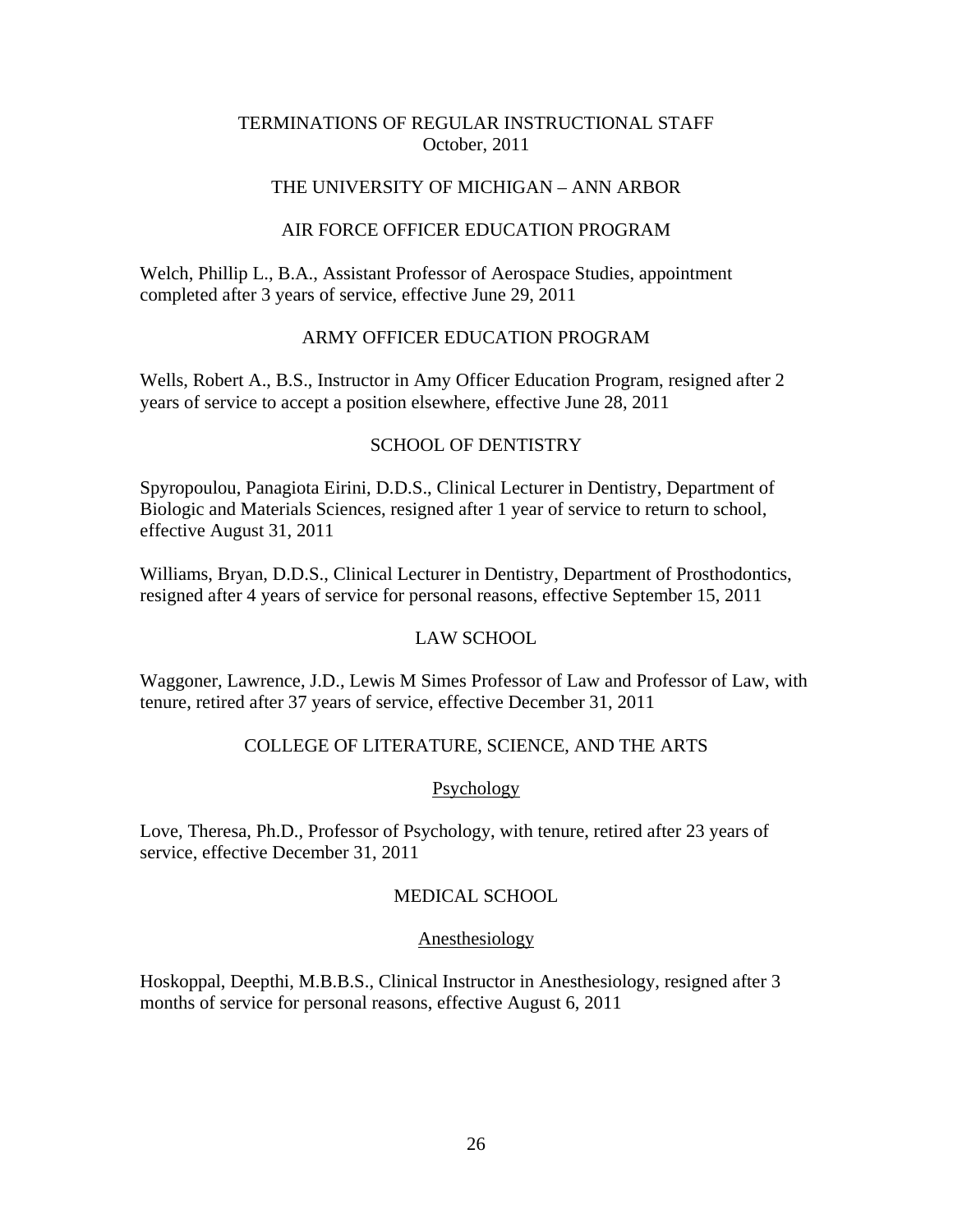# THE UNIVERSITY OF MICHIGAN – ANN ARBOR

# MEDICAL SCHOOL (continued)

## Internal Medicine

Morrison, Sean, Ph.D., Professor of Internal Medicine, with tenure, and Professor of Cell Biology, Department of Cell and Developmental Biology, without tenure, resigned after 11 years of service to accept a position at the University of Texas, Dallas, Texas, effective August 22, 2011

Bozyk, Paul D., M.D., Clinical Lecturer in Internal Medicine, resigned after 4 years of service for personal reasons, effective June 28, 2011

Shah, Sanjay, M.D., Clinical Lecturer in Internal Medicine, resigned after 2 months of service for personal reasons, effective September 1, 2011

## Medical Education

Gest, Thomas, Ph.D., Associate Professor of Medical Education, without tenure and Associate Professor of Anatomical Science Division, without tenure, resigned after 13 years of service for personal reasons, effective August 20, 2011

## Pathology

Flint, Andrew, M.D., Professor of Pathology, with tenure, retired after 30 years of service, effective September 1, 2011

## Pediatrics and Communicable Diseases

McBee Orzulak, Francis J., M.D., Clinical Assistant Professor of Internal Medicine and Clinical Assistant Professor of Pediatrics and Communicable Diseases, resigned after 5 years of service to accept a position at the University of Illinois, Peoria, Illinois, effective June 30, 2011

Goldstein, Bryan, M.D., Clinical Lecturer in Pediatrics and Communicable Diseases, appointment completed after 4 years of service, effective June 30, 2011

Kamp, Anna, M.D., Clinical Lecturer in Pediatrics and Communicable Diseases, appointment completed after 3 years of service, effective June 30, 2011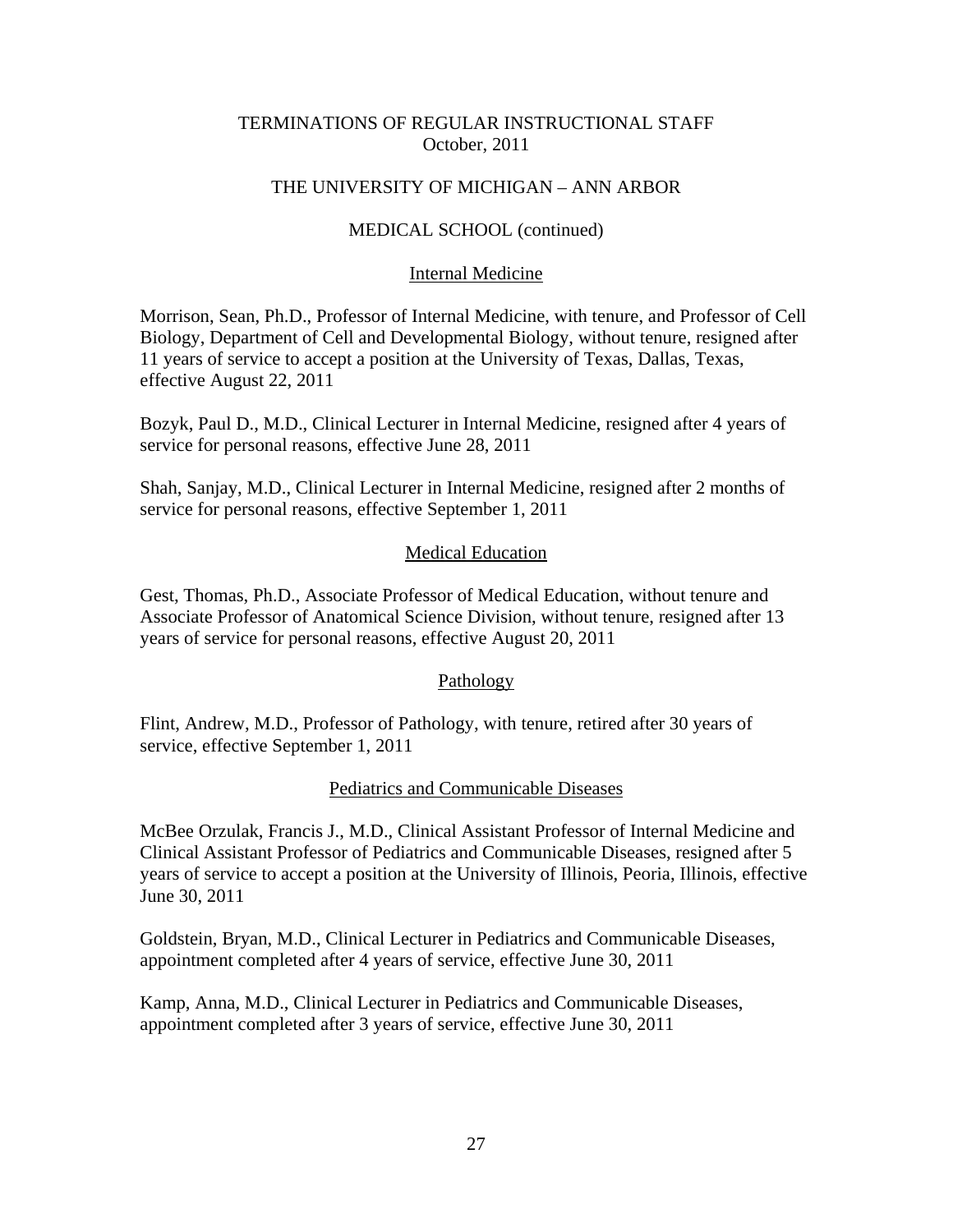# THE UNIVERSITY OF MICHIGAN – ANN ARBOR

# MEDICAL SCHOOL (continued)

## **Radiology**

Sonda, Paul, M.D., Clinical Assistant Professor of Radiology, retired after 40 years of service, effective June 30, 2012

## SCHOOL OF NATURAL RESOURCES AND ENVIRONMENT

Ellis, Christopher, Ph.D., Associate Professor of Natural Resources and Environment, resigned after 4 years of service to accept a position at the University of Maryland, College Park, Maryland, effective August 23, 2011

## SCHOOL OF NURSING

Meuleman, Emily K., Clinical Instructor in Nursing, retired after 18 years of service, effective September 30, 2011